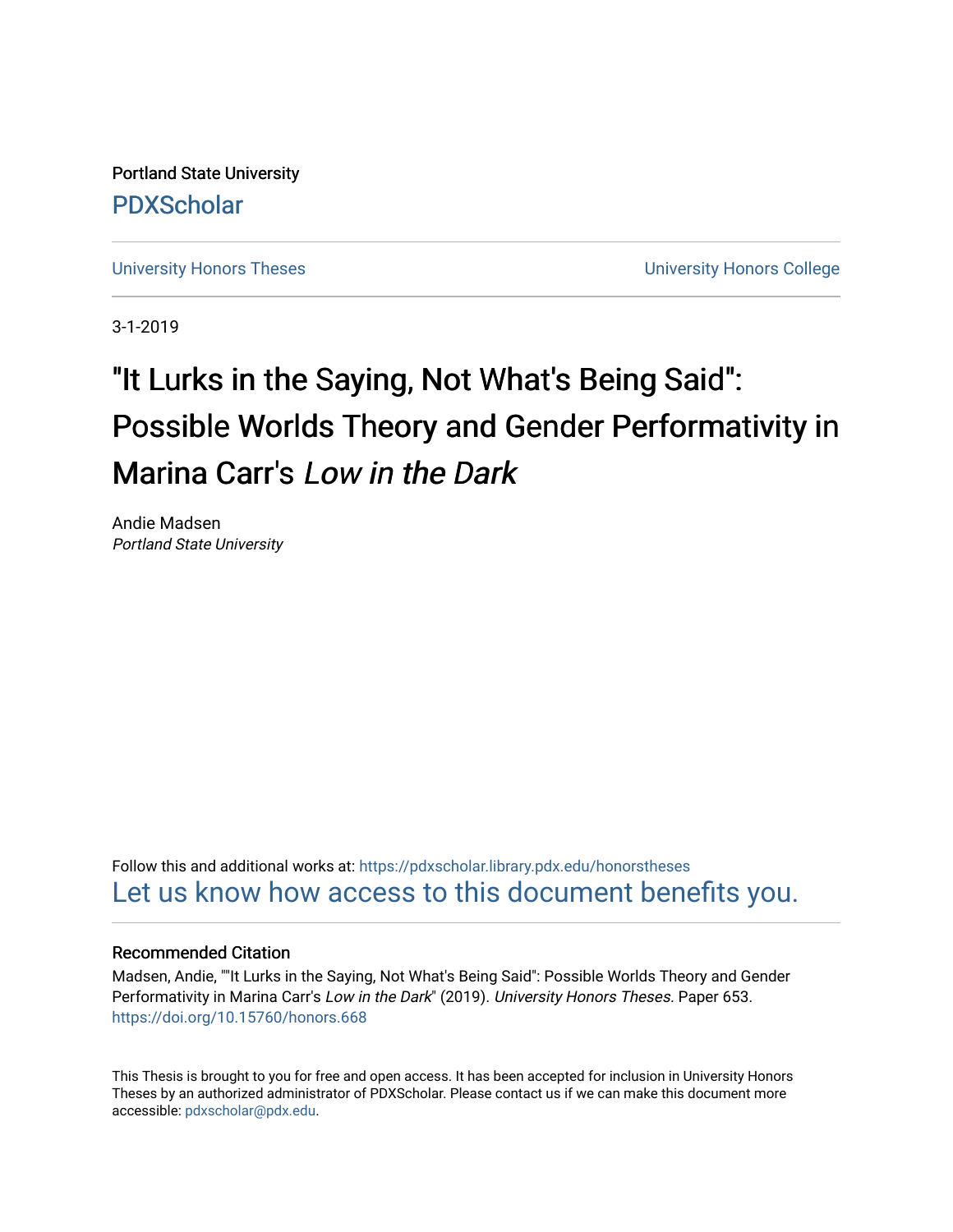"It Lurks in the Saying, Not What's Being Said": Possible Worlds Theory and Gender Performativity in Marina Carr's *Low in the Dark*

by

Andie Madsen

An undergraduate honors thesis submitted in partial fulfilment of the

requirements for the degree of

Bachelor of Arts

in

University Honors

and

English

Thesis Advisor

Susan Reese, M.F.A.

Portland State University

2019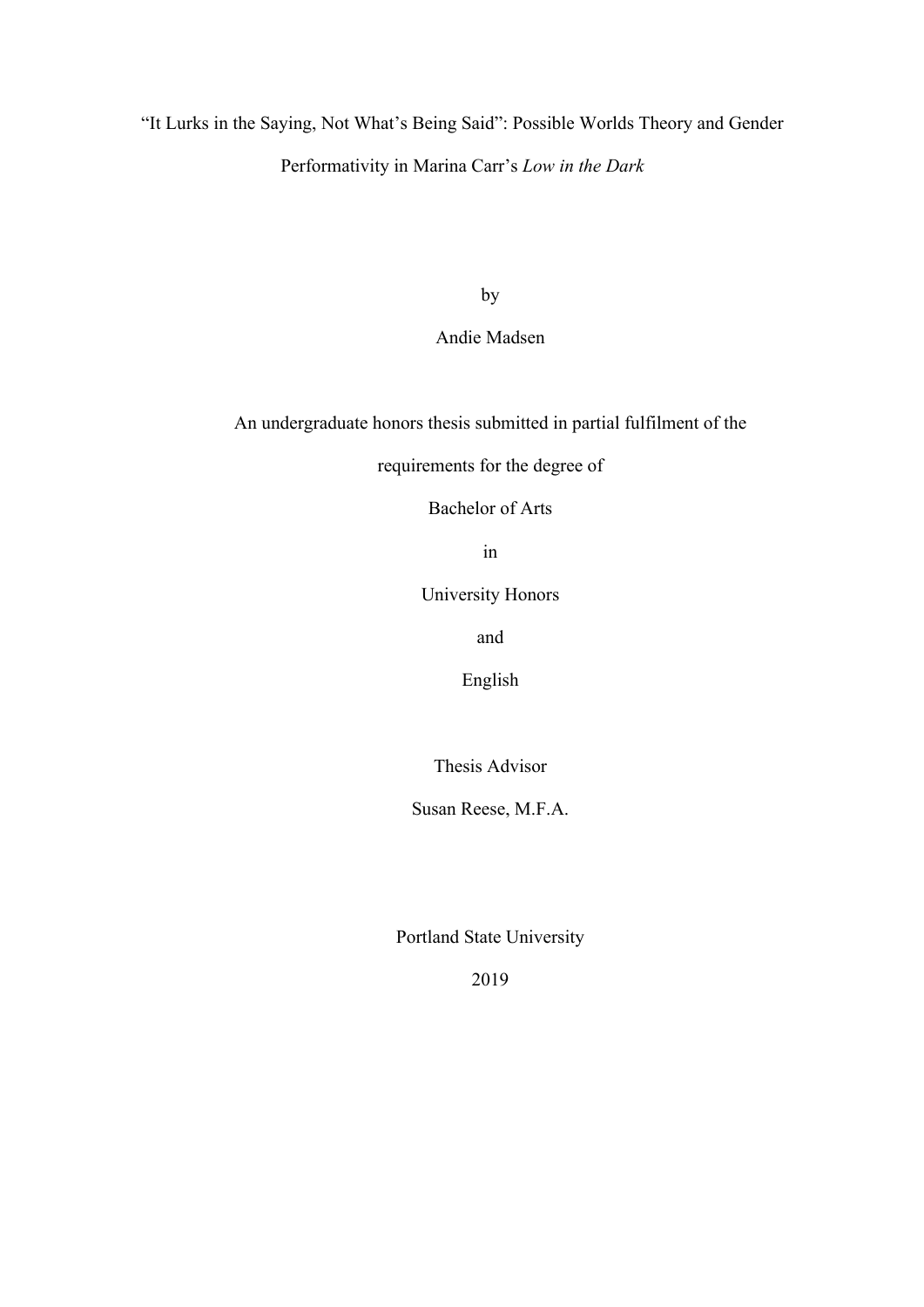Madsen *i*

## Acknowledgements

Thank you to my thesis advisor, Susan Reese, for introducing me to *Low in the Dark*  and the world of absurdism, in addition to walking me through the thesis writing process and never failing to encourage me and make me smile.

I would also like to acknowledge the faculty at the Portland State University Honors College for all of their help and encouragement, as well as Professor Marie Lo for reading through my work and offering me words of wisdom on gender performativity theory.

Thank you to my roommates, friends, family, and other loved ones who have listened to me talk about this play for a year.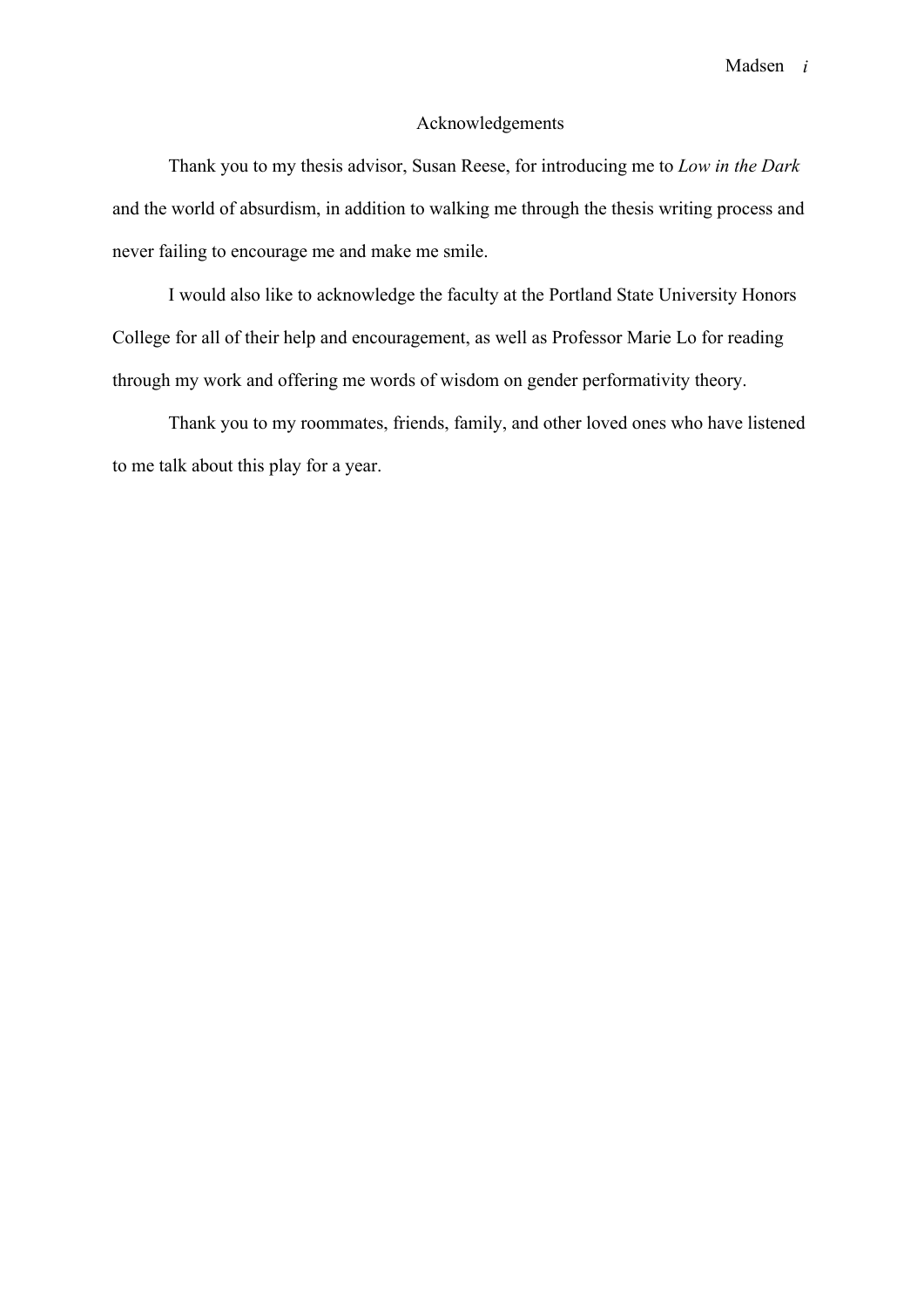A woman giving birth over and over again in a bathtub, a twenty-foot scarf knitted by a man carrying a pregnancy to term on his shoulder, a woman dressed from head to toe in thick window drapes: these are but a few of the absurd elements of Marina Carr's 1989 Irish play *Low in the Dark*, directed by Philip Hardy, performed by the Crooked Sixpence Theatre Company, and starring Brid Mhic Fheari, Joan Brosnan Walsh, Sarah Jane Scaife, <sup>1</sup> Peter Holmes, and Dermod Moore. Absurdism as a genre has proven throughout the years to be difficult to classify. Some scholars have posited that theater of the absurd liberates its textual universe from logical incompatibility with the real world (Ryan 32). Others, like the author of the conference paper "'Why Get Upset Over a Few Cases of Rhinoceritis?,'" Katerina Vassilopoulou, have suggested that it has more to do with the ways in which characters respond to absurdist elements than logical fallacy (167). Still others, as depicted in Michael Y. Bennet's *The Cambridge Introduction to Literature of the Absurd* recognize the nearimpossibility of defining absurdism and instead turn to certain qualities of a work, such as lack of exposition, flattening of the narrative arc, and ambiguous endings (19). As such, *Low in the Dark* (*LitD*) is perhaps difficult to formally classify as absurdism. While it does contain examples of flattened narrative arc and lack of exposition, it does not contain examples of logical incompatibility with the real world, i.e., principles of non-contradiction and the excluded middle.<sup>2</sup>

What can be said for certain, however, is that the play is strange. Really strange. The stage is described as halved into a 'women's section' and a 'men's section,' the former consisting of a "bizarre bathroom: bath, toilet and shower. A brush with hat and tails on it" (Carr 5). Stage right, the men's section, is made up of "tyres, rims, unfinished walls and blocks strewn about" (Carr 5). There are five characters total in the play: Bender is described

 $<sup>1</sup>$  Also spelled Sarahjane Scaife.</sup>

 $2$  Principles of non-contradiction and the excluded middle say that in logic, if there is a proposition X, then either X or not-X is true and the other is ruled out (Vassilopolou 157).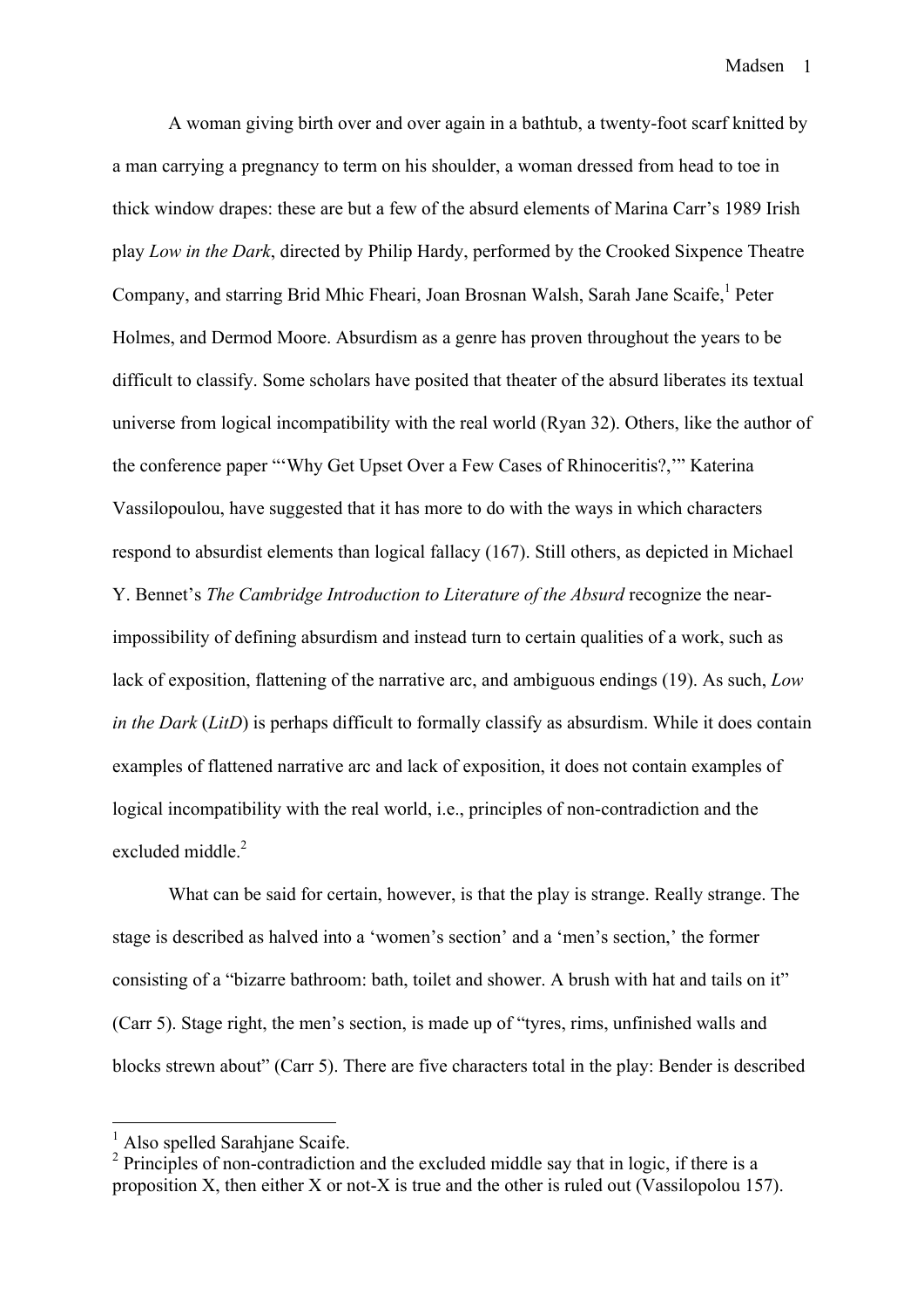as "in her fifties, attractive but ageing;" Binder is "Bender's daughter, in her mid-twenties, a spoilt brat, whimsical;" Baxter is "in his mid-thirties, Curtains's lover;" Bone is "in his latetwenties, Binder's lover;" and finally Curtains, who "can be any age, as she is covered from head to toe in heavy brocaded curtains and rail. Not an inch of her face or body is seen throughout the play" (Carr 5). In general, it seems as though the characters remain confined to their gendered spaces except when they are with their lovers, as in the case of Binder and Bone, or unless they have followed Curtains, who seems able to visit both spaces freely in spite of her designation by the other characters as a woman, specifically the "curtain woman" (Carr 25).

No real plot ensues, hence the "flattening of the narrative arc," although the play contains several repeating narrative elements. Bender gives birth several times throughout the play in spite of her age, and she consistently fights with Binder about fertility. Eventually, Baxter and Bone are also impregnated by Curtains and Binder respectively, and it is implied that Binder has also given birth at some point as well. Curtains never becomes pregnant, but throughout the story we witness her relationship with Baxter, and we occasionally see Binder and Bone interact in a way that implies that they have some sort of agreed-upon romantic or sexual relationship. Just as the work itself seems to have no classic plot, Curtains tells a story throughout the play of "the man and the woman" who meet and ensue on senseless adventures that also have no apparent narrative arc. The four other characters participate in the story by listening, adding on to it, interrupting it, and arguing with each other and Curtains about it. Perhaps one of the most notable narrative elements in the play, however, is role-playing scenes in which Bender, Binder, Baxter, and Bone all partake. The role-playing scenes consist of two characters of the same gender, i.e., Bender and Binder, or Baxter and Bone, acting out scenes between heterosexual couples with one of them playing themself and the other playing a partner of a different gender. For example, in one of the opening scenes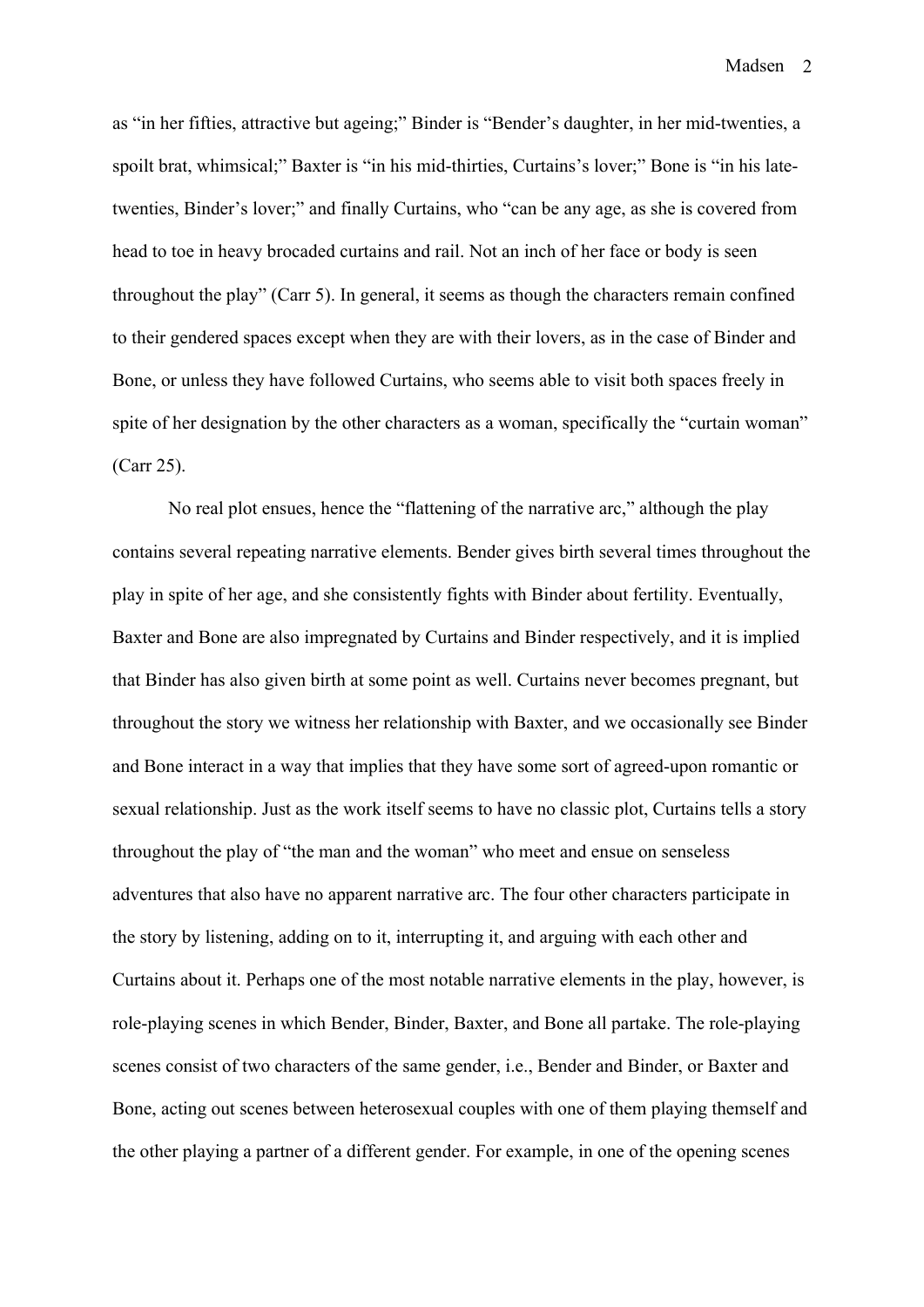between Baxter and Bone, Bone plays a traditional male figure as he builds a wall in the men's space. Baxter plays the "niggling female" in this scenario, knitting a twenty-foot scarf and baking buns for Bone as he does physical labor (Carr 18). Curtains is never is acted out in role-play, although at one point Bone asks "Do you want me to do Curtains?," which Baxter refuses (Carr 41). This fact seems to further cement Curtains's place outside of the gender binary as set up by the other characters, although their "criteria" for identifying gender is unclear throughout the play.

The role-playing scenes in the play function as what literary theory of possible worlds calls textual alternative possible worlds, or TAPWs. Possible worlds theory, as explained by literary theorists like Marie-Laure Ryan in her work *Possible Worlds, Artificial Intelligence, and Narrative Theory,* is a theory of fiction that posits that texts can be approached as ontological entities that are possible in their own right as they are in the text (Ryan 16-21). To readers in the actual world (AW), each text like *LitD* is an alternative possible world (APW) that becomes accessible through a reading or a viewing of the text: "In fiction, the writer relocates to what is for us a mere possible world, and makes it the center of an alternative system of reality. If this recentering is indeed the gesture constitutive of fiction… [fictional worlds] refer to a system whose actual world is from an absolute point of view an APW" (Ryan 24). For readers or viewers of a work of fiction, then, through another act of that aforementioned recentering, the private, inner worlds of the characters themselves become textual alternative possible worlds (TAPWs). For the sake of this argument, Ryan makes a case for four main categories of TAPWs: fantasy, wish, obligation, and knowledge (32, 111-119). While it may seem that these types of TAPWs would function separately, in fact these role-playing scenes function as each of these types of TAPWs simultaneously, especially when considered in conjunction with gender. As conflicts arise between different the TAPWs of different characters in regards to gender, they reveal gender as a function of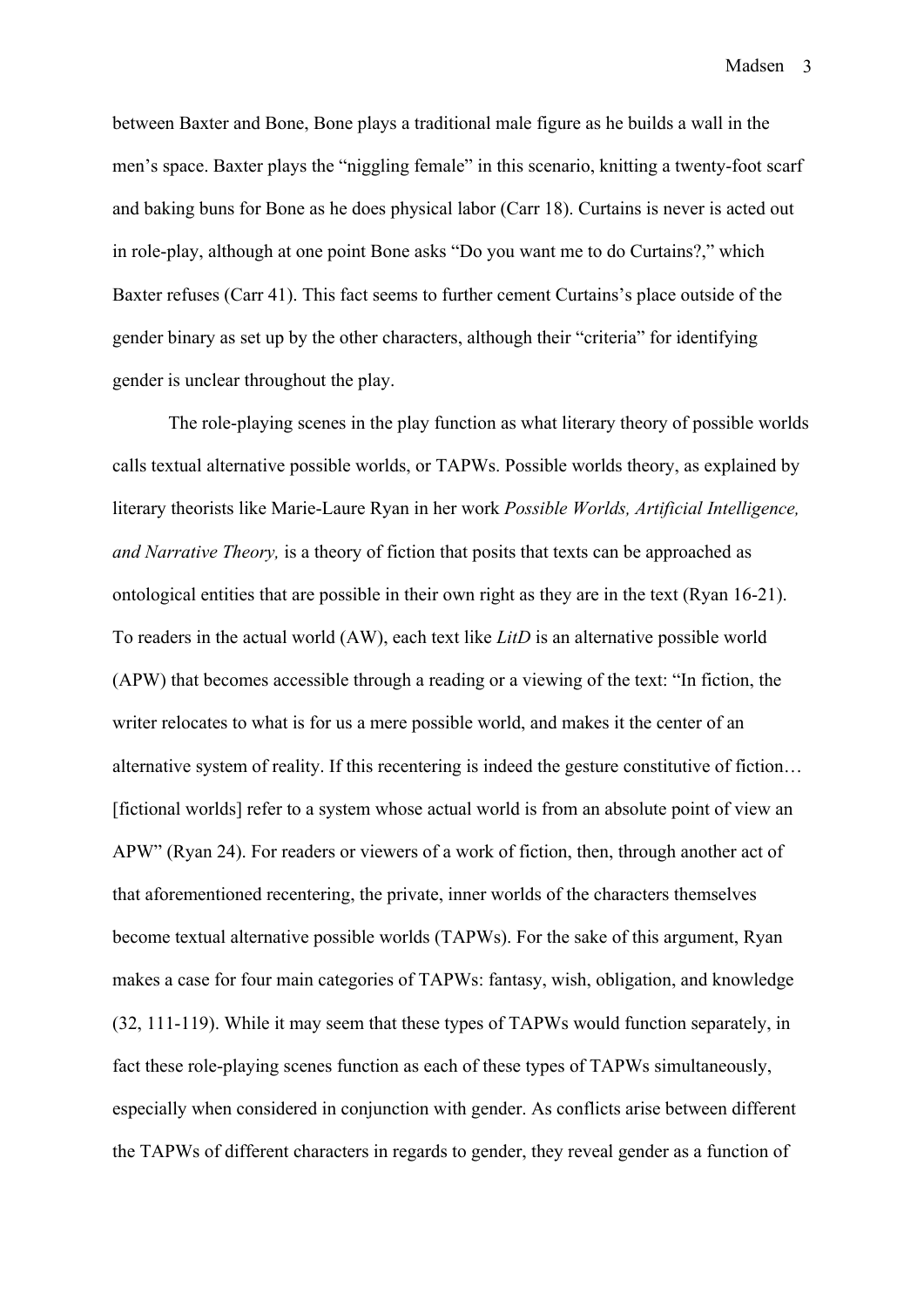each character's imagination in the play rather than purely an outside force to which they conform.

In fact, Carr's role-playing scenes bear a striking resemblance to theories of gender performativity posited by Judith Butler in her 1990 work *Gender Trouble: Feminism and the Subversion of Identity*. Butler argues that gender has no basis in objectivity, rather that it is an imitative act toward a normative ideal that becomes internalized as identity, not simply a description of a universal, binary experience based on the sex of the physical body (16). In the words of Butler herself, "Gender is the repeated stylization of the body, a set of repeated acts within a highly rigid regulatory frame that congeal over time to produce the appearance of substance, or a natural sort of being" (33). Some have argued that theories of gender performativity function as transgender erasure and could only apply within the gender binary as it already exists within certain contexts. This argument is understandable, as linking gender only to external attributes and presentation would be reductionist at best and certainly would ring of cis-normativity in some respects. However, Butler also posits a distinction between anatomical sex, gender identity, and gender performance that is essential to an understanding of gender in a play like *LitD* (137).

For the purposes of this essay, the basis of gender performativity theory attempts to use the gender binary against itself. While the thoery does apply mainly to cis-gendered people, those are the people who exist within the constructed gender binary that Butler seeks to dismantle in the first place for its insufficiency in the lives of real people regardless of gender. Because the characters of *LitD*, or at least those who participate in the role-playing scenes, are seemingly cis-gendered based on their references to each other as men and women, Butler's theories can still operate in this context as she critiques the gender binary as experienced by cis-gendered people. Butler also speaks to experiences of gender that apply in real life and to the characters in the following quote from *Gender Trouble*:

Madsen 4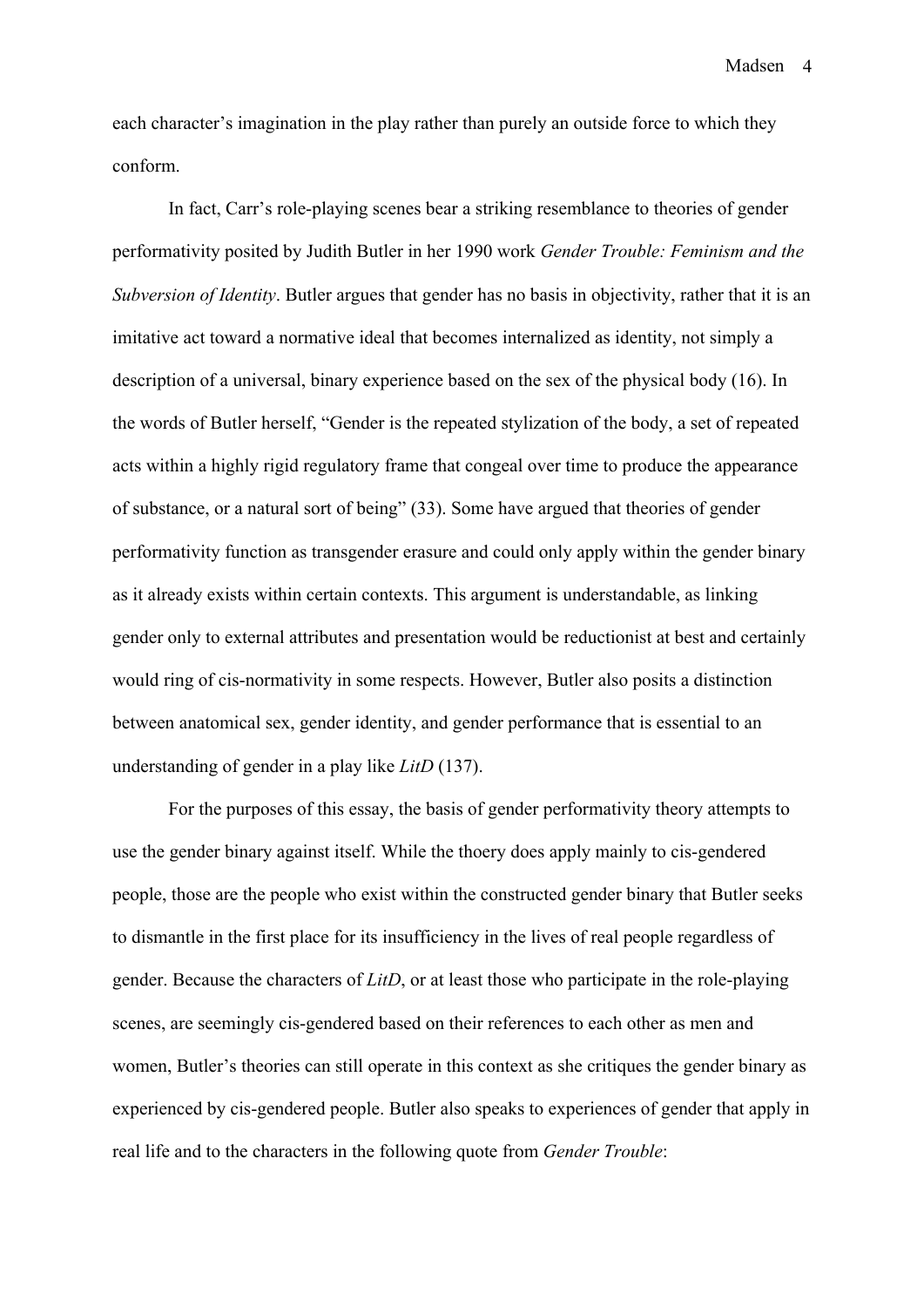To claim that gender is constructed is not to assert its illusoriness or artificiality, where those terms are understood to reside in a binary that counterposes the "real" and the "authentic" as oppositional. As a genealogy of gender ontology, this inquiry seeks to understand the discursive production of the plausibility of that binary relation and to suggest that certain cultural configurations of gender take the place of "the real" and consolidate and augment their hegemony through that felicitous self-naturalization. (32-

33)

In other words, the goal of gender performativity theory is not to invalidate one's gender identity, but rather to inspect how gender identity has come to represent something naturally real and binary. In doing so, Butler exposes the fallacy of an objective and strictly policed gender binary based on sex and/or identity. Rather, she de-binarizes gender in general through a critique of the binary between the authentic and the artificial that is produced and policed through a social framework centered on gender (Butler 32-33).<sup>3</sup>

This socially regulated framework is especially easy to spot in *LitD's* role-playing scenes, especially between the cis-gendered characters who participate in these scenes. The characters in these instances are literally performing gender, though it is not always their own that they perform. Thus, they perform gender in a way that is a literal manifestation of Butler's theory, and the phrase "gender performance" in this case means something that runs parallel to that theory and includes all of the internalized and assumed performative aspects of any gender but does not always speak to a character's identity. As such, the characters rely on heavily gendered symbols such as knitting, baking, and wearing dresses and high heels for

 $3$  For information on various reactions to Butler's theories of gender performativity, see Dennis Schep's "The Limits of Performativity: A Critique of Hegemony in Gender Theory." Although Schep posits transgender identity as binary and 'essentialist,' which is not true for everyone, the writing on Butler's theory in regards to certain aspects of some transgender experiences can be enlightening. Also see Lise Nelson's "Bodies (and Spaces) do Matter: The Limits of Performativity" for information on the limits of Butler's theories in regards to context and intentional human identity practices.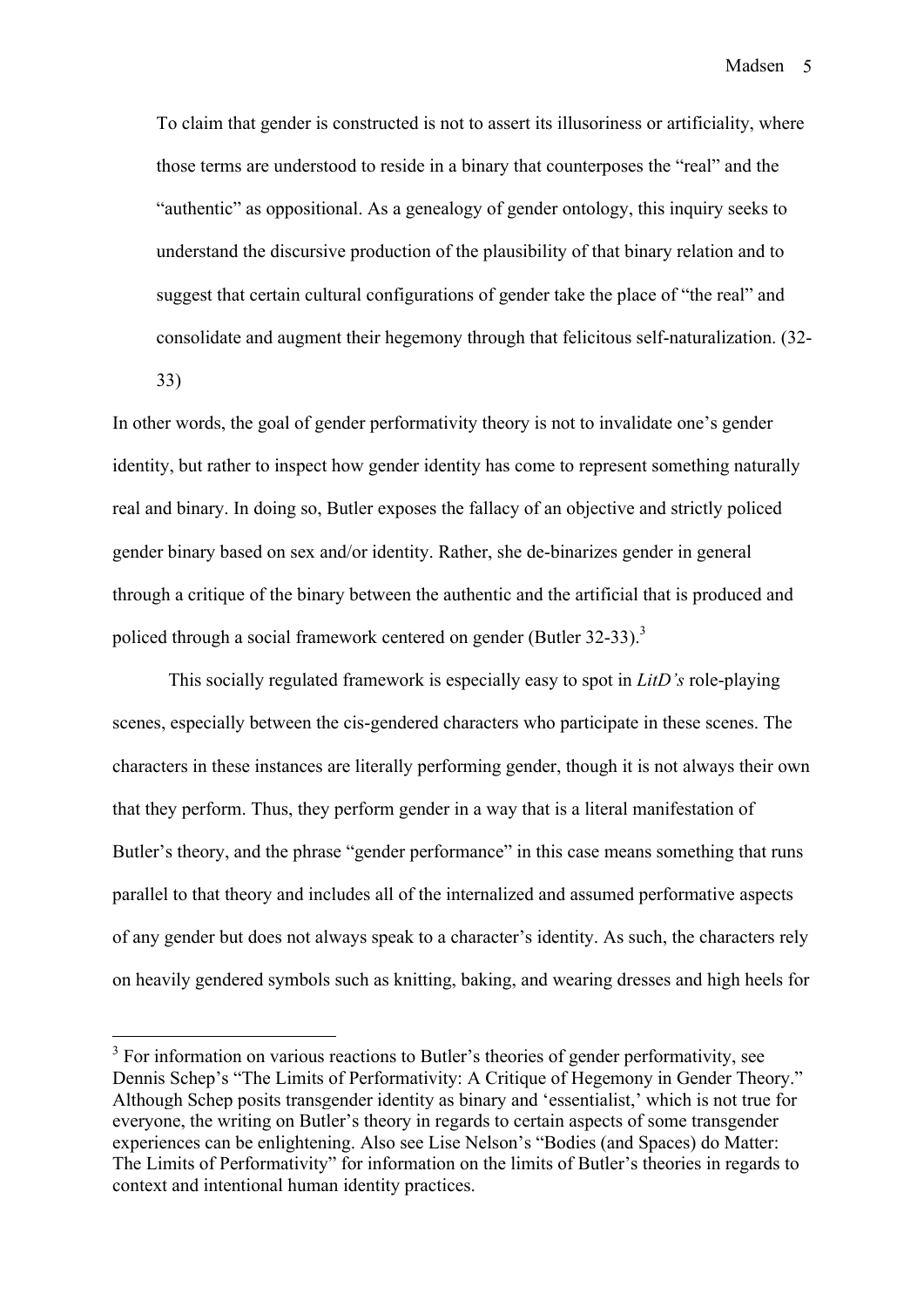women and physical labor for men, things that are based on assumed performative aspects of those genders. Their literal performances here are then regulated in the form of interruptions to the role-playing process when the character playing a different gender than their own makes a mistake in the role-play and is called out by the character playing themself. In the first role-playing scene between Baxter and Bone, the following interruptions ensue:

Baxter: (*real Baxter, throws down the knitting)* I'm fed up of this! It's pointless! Bone: (*determined to finish the scenario, as before, points to the wall*) I do everything to please you!

*He waits for the response from Baxter. None is forthcoming. He forces the knitting into Baxter's hand, annoyed.* 

Yes you do darling!

Baxter: Yes you do, darling.

Bone: And I love you for it!

Baxter: And I love you for it.

Bone: Now would you like some tea?

Baxter: Now would you like some tea?

*Bone knocks off Baxter's hat.*

Baxter: You always end it like this!

Bone: You always force me to! If you'd just say what you're supposed to say.

Baxter: (*taking off women's clothes and shoes)* Women don't talk like that! (Carr 19) In this scene, Baxter, playing a woman, interrupts the scene's progression by claiming its pointlessness and ridding himself of a severely exaggerated symbol of femininity, the twentyfoot scarf he has been knitting throughout the play. Bone, offended that Baxter would interrupt the role-play, dictates to him what he is supposed to say when acting as a woman, which includes agreeing with the male figure and offering him tea as. As he ends the role-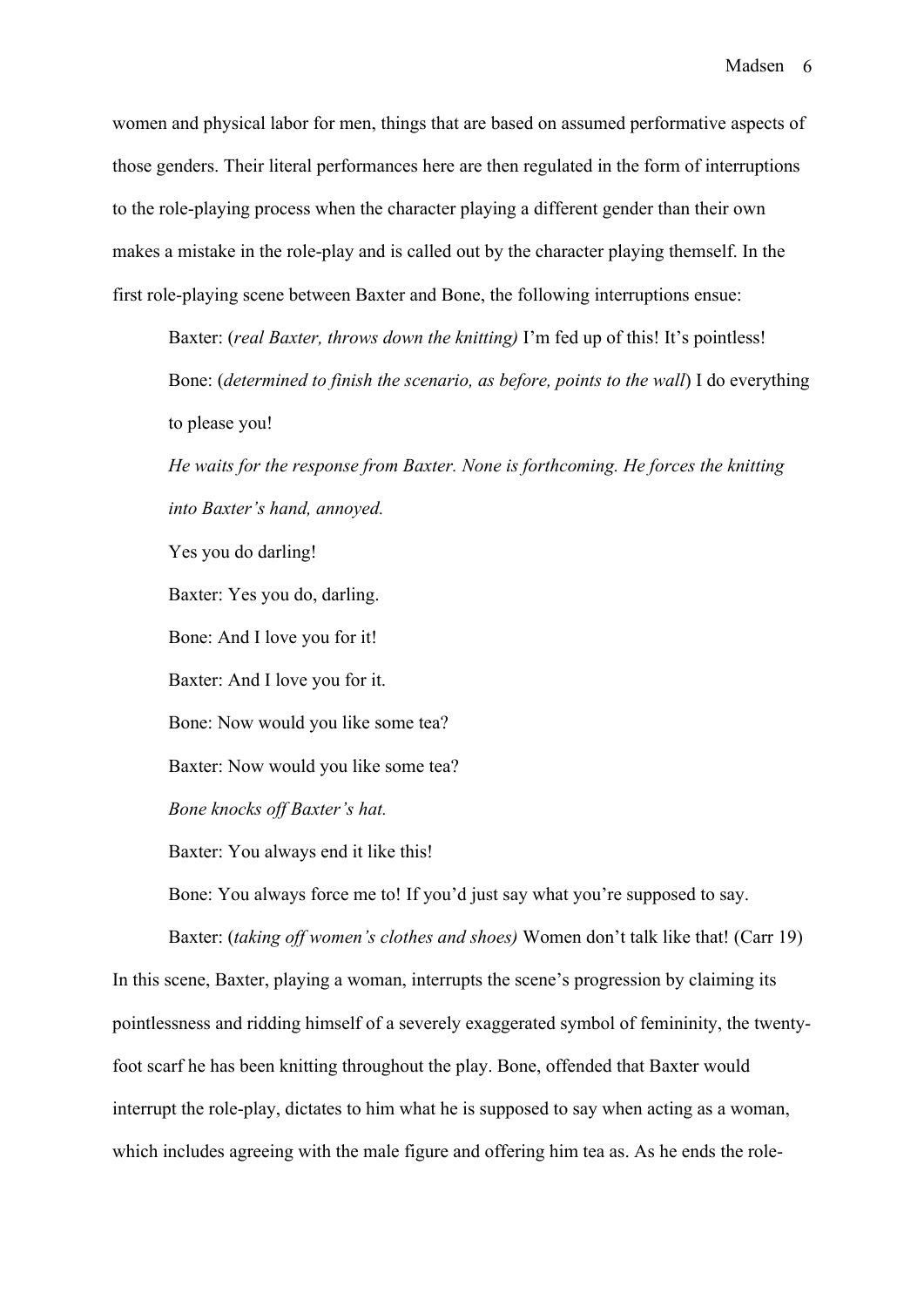play, he cites Baxter as the reason that he is being cruel, his words disturbingly resembling a typical defense of often gendered violence through victim blaming. Baxter, on the other hand, exhibits frustration with the inauthenticity of the gender performance that Bone requests of him. Thus, both characters in this role-play have their own ideas of what a "correct" gender performance might look like and find themselves frustrated by the other's conceptions of gender, although neither of them actually identify as the women they claim to imitate. While the social framework of correct gender performance in this scene is anything but decided, it is strictly enforced by each character based on their own imaginations of gender.

As mentioned, in this essay, the role-playing scenes will be referred to as TAPWs, although the reasoning behind that assertion may not be totally apparent at first. After all, if an TAPW from the TAW perspective is a private world, then how does a social act such as role-playing fit into that category? For one thing, these role-playing exercises do take place in private to some degree, although that does not automatically place them in a private TAPW for a character. However, in the above role-playing scene especially, the differences between the criteria for a correct gender performance reveal that the notions of gender being enacted function largely on a private scale for the characters. There is also evidence to suggest that these role-playing scenes are often enactments of former or hypothetical situations between one character and an actual partner they have had. In a separate scene between Baxter and Bone before they begin role-playing, they decide who will play whom:

Bone: Do you want me to do Curtains?

Baxter: No.

Bone: OK, the Pink Sock [Baxter and Bone's nickname for Binder]! (*Hands Baxter the pink sock*).

Baxter: (*puts the sock on his hand like a glove*) I don't know what she says. Bone: Make it up, come on.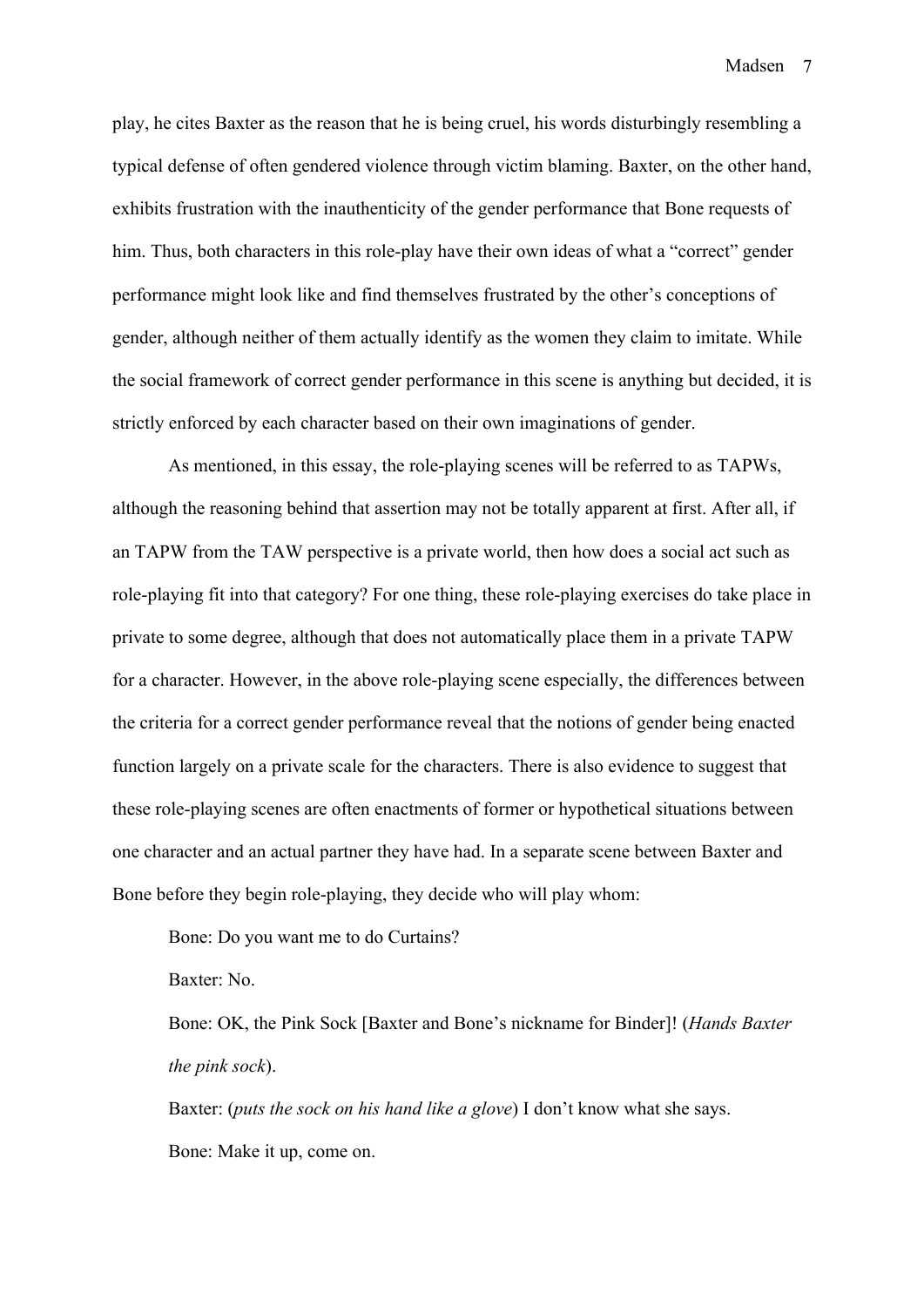Baxter: (*woman's voice*) Do you like my lipstick? (Carr 41-42)

In this scene, Bone seems willing to accept a less exact performance from Baxter than in the former scene. However, the characters involved are Bone and an actual figure in his life, the Pink Sock. Bone now has the opportunity to enact hypothetical scenarios in which he interacts with the Pink Sock, an activity into which he practically has to coerce Baxter. From this scene we glean that the role-playing scenes exist for the purposes of only one of the characters, in this case Bone. Baxter is uninterested in the scene, which contains no figures from his own life, thus the activity is imaginative only for Bone. Although Baxter has the opportunity here to create his own dialogue, it is for the enjoyment of Bone and only Bone, whose imagination is enacted to enrich his internal world, an APW from his perspective and a TAPW from that of the reader/viewer.

In a later role-playing scene between Bender and Binder, the following dialogue occurs with a similar theme:

Binder: I've done [this role-playing scene] a hundred times!

Bender: Please, Binder… just once more, for me.

Binder: (*puts [hat and tails] back on*) Well, make it quick!… The stars are there too,

they'll be there long after this planet has turned to dust.

Bender: (*breaking their arm link*) He never said that!

Binder: Well, I'm saying it.

Bender: Keep to the rules! Go on. (Carr 35-36)

Later, when Binder says another incorrect line, Bender exclaims, "No! That comes later, much later and his tone was never that harsh" (Carr 36). The main difference between this scene and the former is the content: this scene appears to be a re-enactment rather than an enactment as in the case of Baxter and Bone. In this case, the interruptions to the scene are not caused by Binder, but rather by Bender, who feels not that the gender of Binder's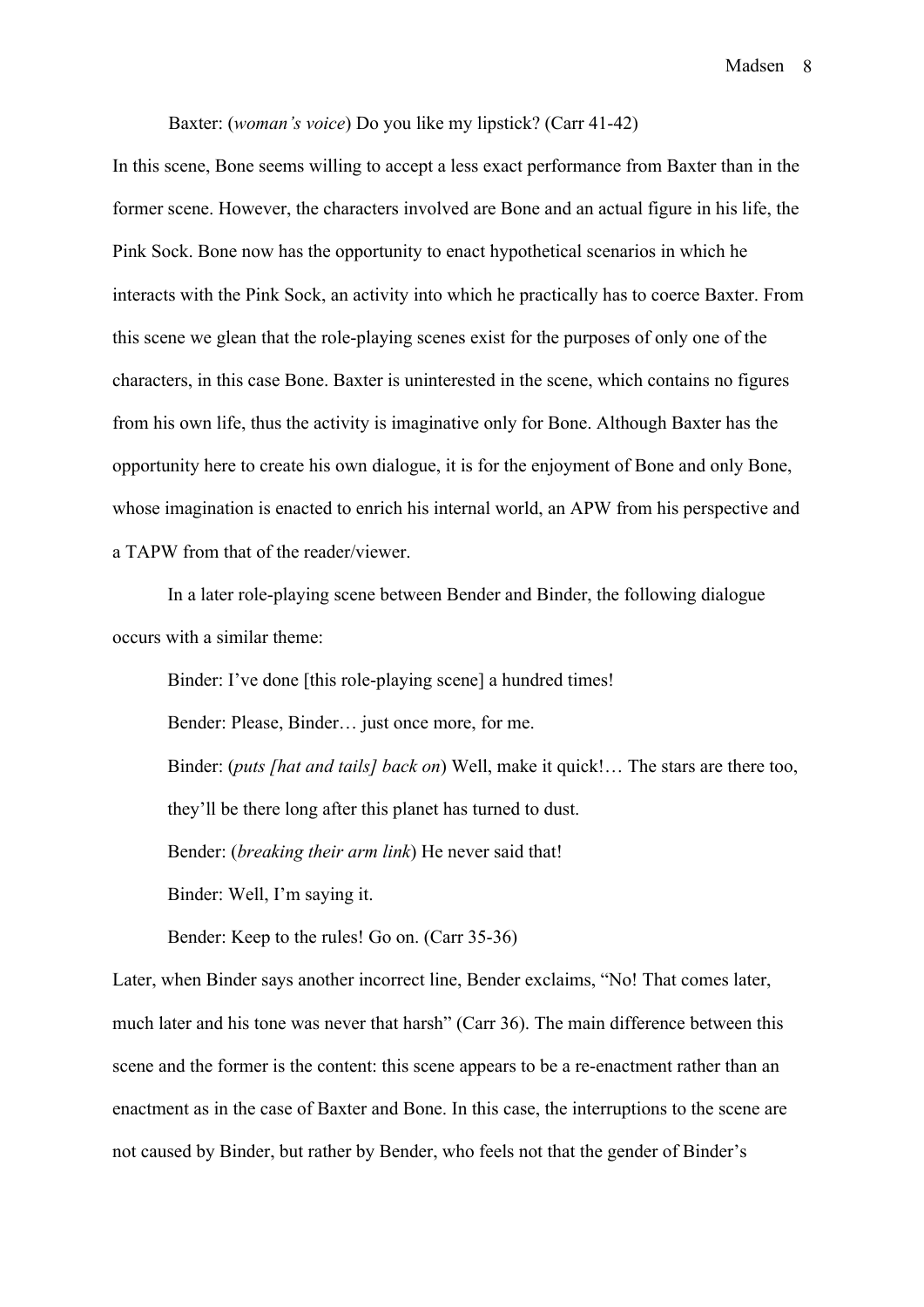character has not been enacted properly, but that the re-enactment is not accurate enough to what she remembers—or perhaps rather what she wants to remember. Thus, in this case even more explicitly than in the former, Binder acts as a pawn in re-enacting the private memory and/or fantasy belonging to her mother. She, too, is coerced into the transaction, citing that she has reenacted this scene "hundreds of times," placing the scene even more firmly into the private realm of Bender's imagination.

Role-playing scenes such as these throughout the work become more complex, however, when we consider the different types of TAPWs that a text can utilize. As mentioned, these types as posited by Ryan are as follows: obligation worlds (O-worlds), wish worlds (W-worlds), knowledge worlds (K-worlds), and fantasy universes (F-universes) that include fantasy worlds (F-worlds) within them  $(111-119)$ .<sup>45</sup> These TAPWs create conflict in a text when there is some kind of metaphorical gap between one TAPW and either another TAPW of the same or a different variety, a gap between TAPWs of any category between characters, or a gap between a character's TAPW and the textual actual world (TAW) (Ryan 121-123). In a text with a classic narrative arc, a story emerges from a character attempting to close the gaps between the different types of TAWPs to create peace within their own inner world (Ryan 123). In a text without a classic narrative plot, there may never be a narrative

 <sup>4</sup> Ryan also posits the existence of intent worlds (I-worlds), which constitute a character's goals and plans, although she separates I-worlds as a function of plot rather than a modal TAPW, as in the case of O-, W-, and K-worlds and F-universes (124). The same goes for Ryan's concept of pretended worlds through which a character tricks another character (118- 119). These function as a separate branch of TAPWs that form "mock" O-, W-, and K-worlds and F-universes that seem closely related to I-worlds as plot devices rather than modal worlds (Ryan 123).

 $\frac{3}{5}$  Fantasy universes are referred to as "universes" rather than "worlds" because they are not simply satellites of the world of the text, but rather can be accessed through a character's recentering through elements like dreams, fantasies, hallucinations, and fictions that contain infinite possibilities and depth (Ryan 119). Each example of one of these elements, however, creates an F-world that is "surrounded by the private worlds of its inhabitants" (Ryan 119). This essay will focus on F-worlds as they appear in *LitD*, as written access to full F-universes for a reader of any one piece of fiction is impossible.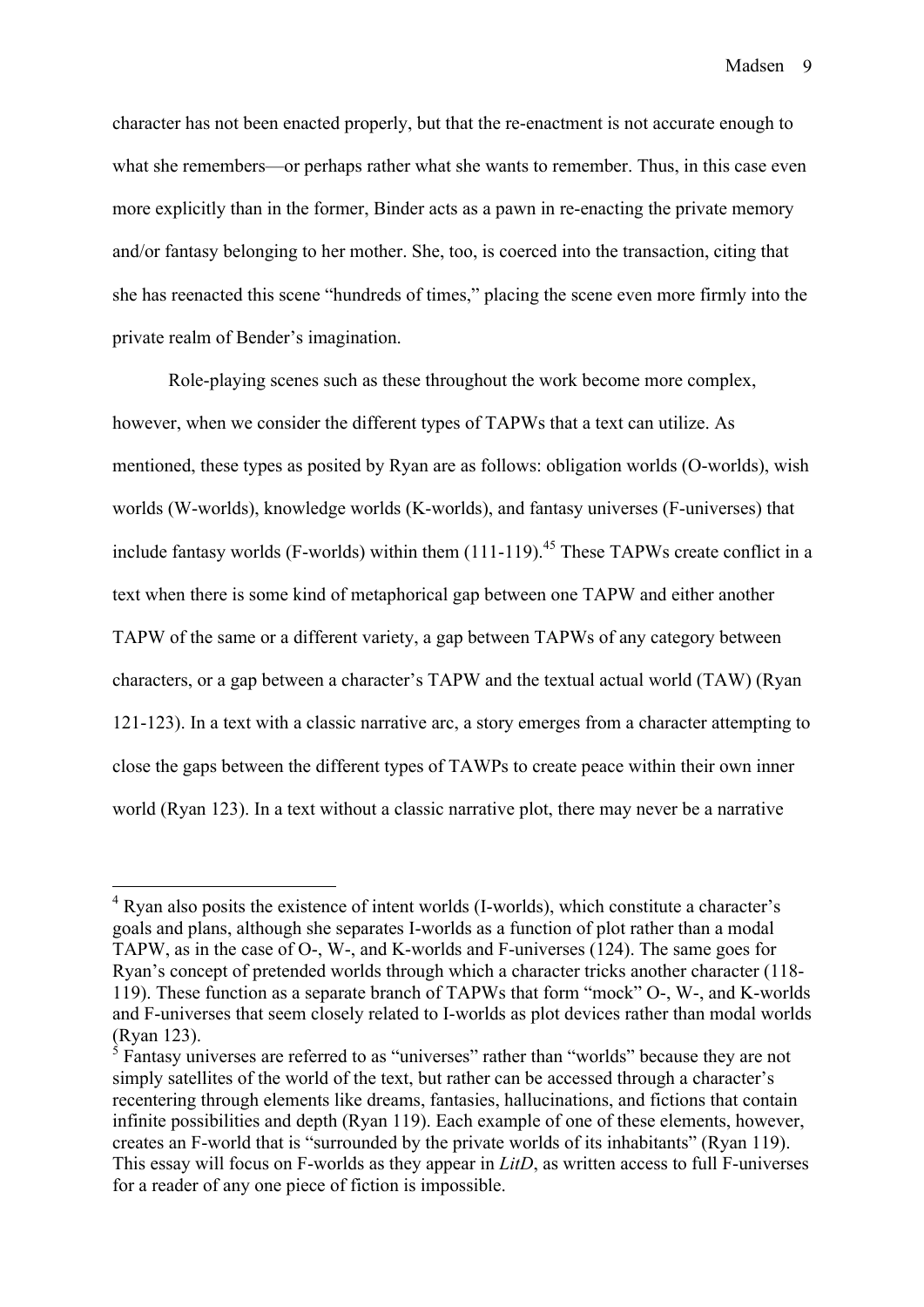remedy for conflicts between different TAPWs and other worlds, but in the TAPWs of *LitD*  at least, several gaps exist in each of these capacities and in each type of TAPW. Since the role-playing scenes function as every type of TAPW simultaneously through the avenue of gender performance, they display the gaps between gendered TAPWs and the rest of the play's narrative worlds to posit gender itself as the main conflict of the play.

Perhaps the most obvious TAPW reflected in the role-playing is that of the fantasy world, or F-world, as each role-playing scene acts as part of at least one character's imagination that diverges from the TAW. Even though two characters partake in each roleplay, as we have seen in the scenes between Baxter and Bone, and Binder and Bender, the person role-playing as themself seems in control for the most part of the scene. In some cases, as in the following scene, that person dictates to the other exactly what to say, albeit to some confusion:

Baxter: (*sitting again*) You said you want to finish with me.

Bone: And I do.

Baxter: (*gets up again*) All the best so.

Bone: No, that's not what she'd say! She'd say, 'Don't leave me.' She's say, 'I need you Bone.'

Baxter: I need you Bone.

Bone: You don't.

Baxter: Alright, I don't.

Bone: No! You do.

Baxter: I do.

Bone: You don't.

Baxter: I don't.

Bone: You do!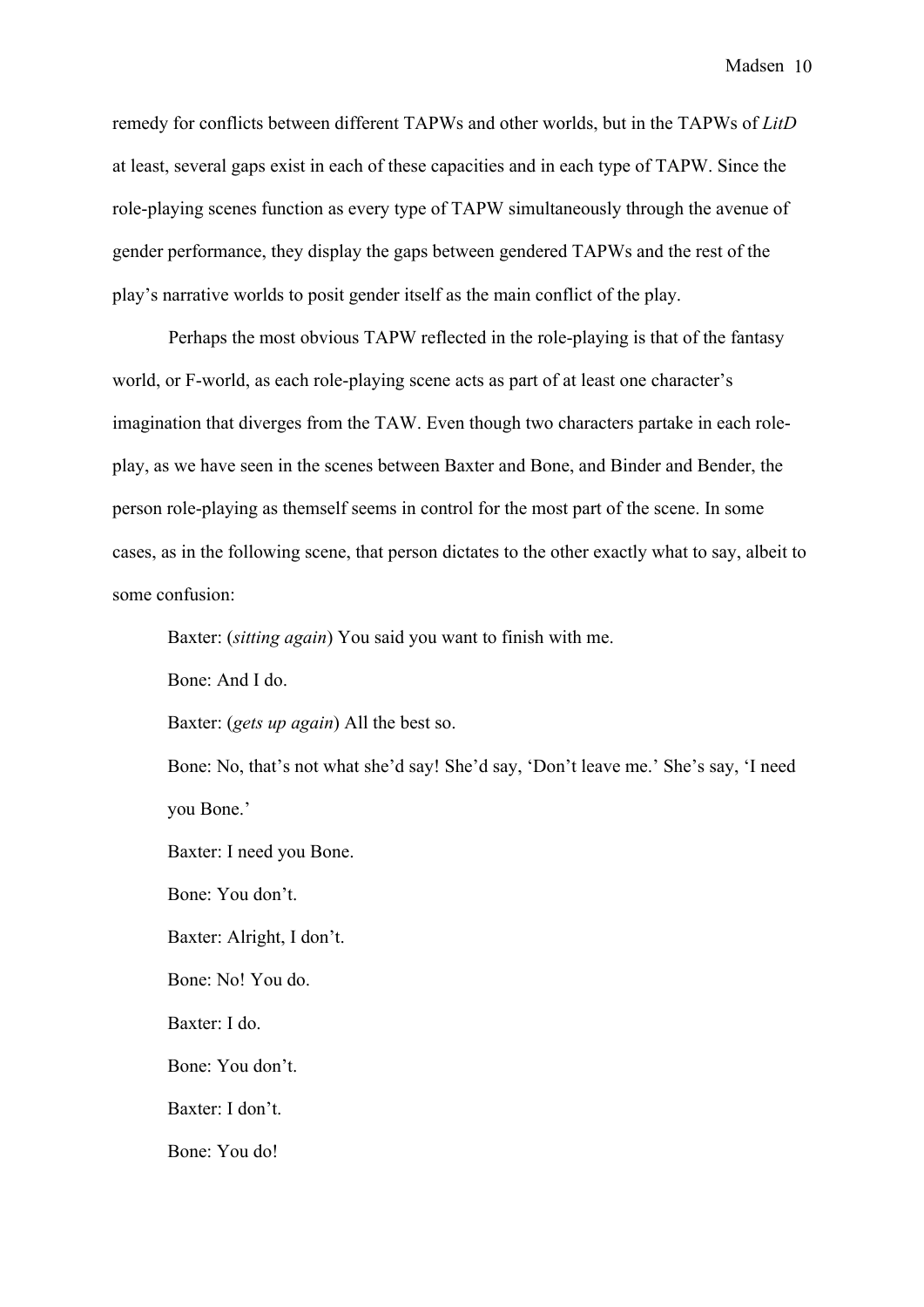Baxter: I don't!

Bone: You do!

Baxter: No, you need me!

Bone: Me? I don't need anybody. (Carr 42-43)

Here, Bone dictates to Baxter what he wants him to say acting as the Pink Sock. Baxter reiterates the plea, at which point Bone appears to be trying to argue with the Pink Sock by saying that she does not need him. Baxter then takes his argument to be a correction of his role-play performance, which Bone appears to then correct again. They go on like this for several more lines before Baxter breaks from Bone's instruction and insists that he as the Pink Sock does not need Bone, but rather Bone needs the Pink Sock. Here, Bone's corrections toward Baxter and his attempts to then argue with the Pink Sock undoubtedly cause some confusion, but ultimately, he is trying to both act in the role-play and control it at the same time, therefore enacting his own ultimate fantasy that Baxter's objections appear to interrupt.

On the other hand, Baxter participates in a fantasy or an F-world as well. When he reiterates and then eventually objects to Bone's demands on his lines, he does so as the character of the Pink Sock. From Bone's perspective, Bone participates in a fantasy in which his fantasy self interacts with the Pink Sock. Although he cannot fully control the fantasy, he does have some say in the way that it goes as he gives instruction to Baxter. From Baxter's perspective, Baxter interacts with Bone as a fantasy version of the Pink Sock. He does not merely give prompts to Bone to fantasize with, but rather he comes to embody the Pink Sock by imitating her voice, dressing in "women's clothes," and using phrases that he believes a woman would use as though he identifies as a woman himself, all for the purpose of his role in Bone's fantasy role-play.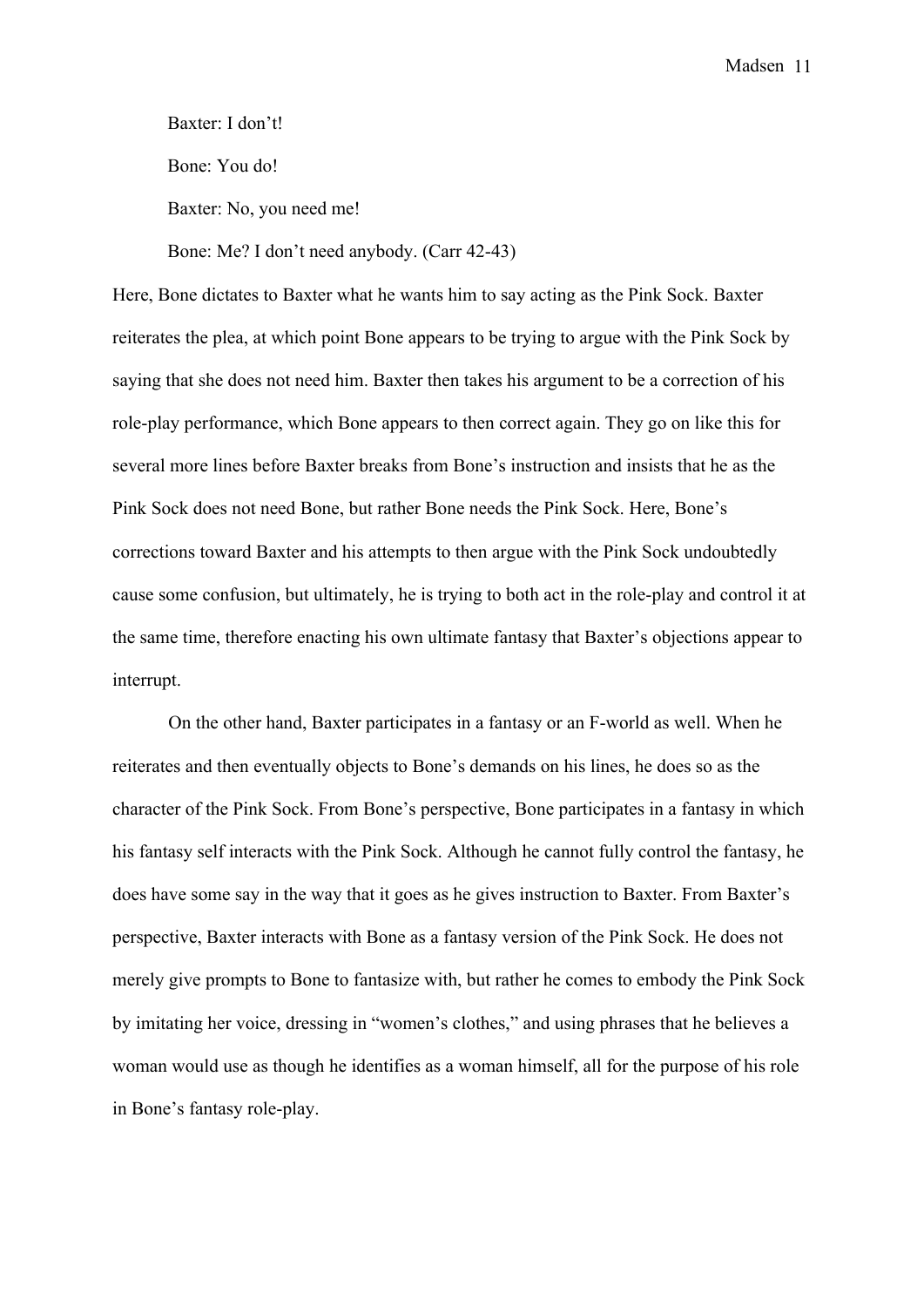The same goes for Binder and Bender in their own role-playing scenes. At times they correct each other just as Bone does Baxter in the above scene, reinforcing the private fantasy/ies inherent in the role-playing scenes. According to Matt O'Brien in his article "Always the Best Man, Never the Groom: The Role of the Fantasy Male in Marina Carr's Plays," Carr's pieces often include something of an ideal fantasy male:

This 'Best Man' will have a number of characteristics desired by the female protagonists… But these 'Best Men' are never direct players in the onstage action. They've vanished before the lights go up, leaving those men who *are* on display to deal with the idealized worlds hanging back in the shadows around them. When confronted with these 'ideal men,' the on-stage men find themselves puny in comparison. (202)

This is true of *LitD* as well, though I argue that the 'Best Man' trope goes both ways and applies to the female characters as well. Take, for example, when the men and women characters are actually forced to interact with each other:

Binder: How is the knitting? Bone: Grand, grand. How is the baby? Binder: Acting up. Another bun? Bone: Men always cry when they conceive. Binder: And the wall? Bone: I suppose it's an emotional time for them. Binder: And how are you? (Carr 60)

For the first couple of lines, the scene appears to make sense. After line three however, the two characters forego any sensical communication. Binder and Bone plainly begin talking past each other and using repeated phrases from former role-playing scenes (i.e., "Grand, grand. And how is the baby?," and "And how are you?," and "[Men or women] always cry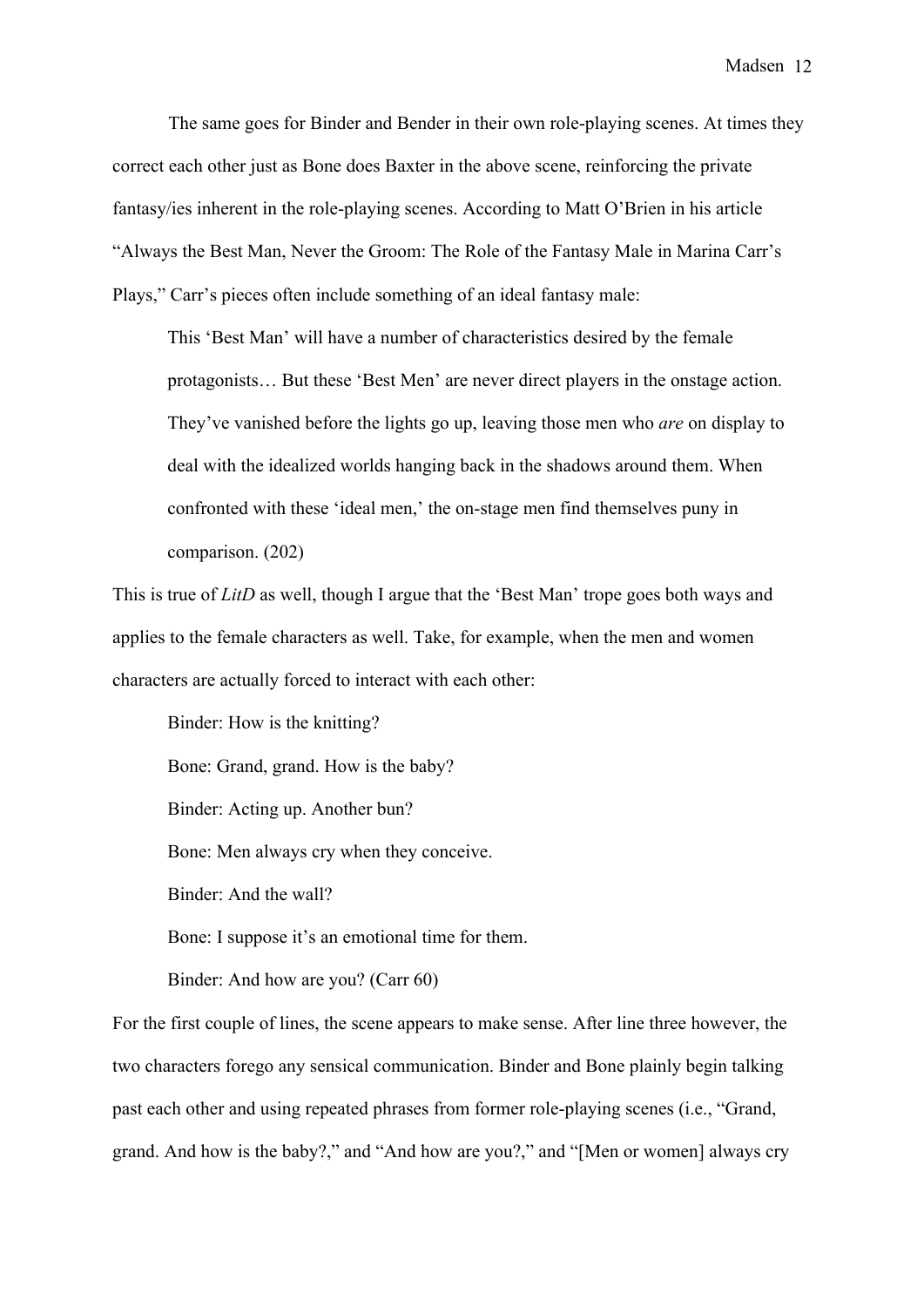when they conceive") alongside lines ripe with gendered references to baking and wall building. While the role-playing scenes tend to make some semblance of sense, when the lines from these role-playing scenes are used in reality on figures of another gender, the result is, for lack of a better word, absurd, revealing the role-plays as being separate from the TAW. Yet each character's insistent policing of the correct gender performance through the usage of these lines makes it clear that these role-playing scenes function as the enactment of private fantasy related to gender specifically.

In the words of Butler, "The alternative perspective on identification that emerges from psychoanalytic theory suggests that multiple and coexisting identifications produce conflicts, convergences, and innovative dissonances within gender configurations which contest the fixity of masculine and feminine placements with respect to paternal law [binary gender roles]" (67). Because of the gender-singular world that our characters inhabit, they do not identify as more than one gender, but they come to identify certain behaviors as gendered through their experiences in role-play, which they then fail to reconcile with the behaviors that they actually see other characters of that gender performing. Thus, when our characters come into contact with a character of a different gender and revert to the fantasy words and actions they have experienced in role-play, they experience a sort of dissonance that the audience can see through their nonsensical conversations. In effect, the conflict of the play through gendered fantasy, one that never truly gets resolved, emerges through incongruence between the F-world of role-play and (a.) the F-world of the other character in the role-play interrupting the fantasy in order to dispute the terms of the gendered fantasy, and/or (b.) the TAW of the play that features the actuality of the other gender involved.

We have already seen how gendered expectations based off of fantasy have created an idealized F-world in regards to gender, and that idealization can translate here into desires or wishes, i.e., the wish world or W-world of a character. In many of the romantic scenarios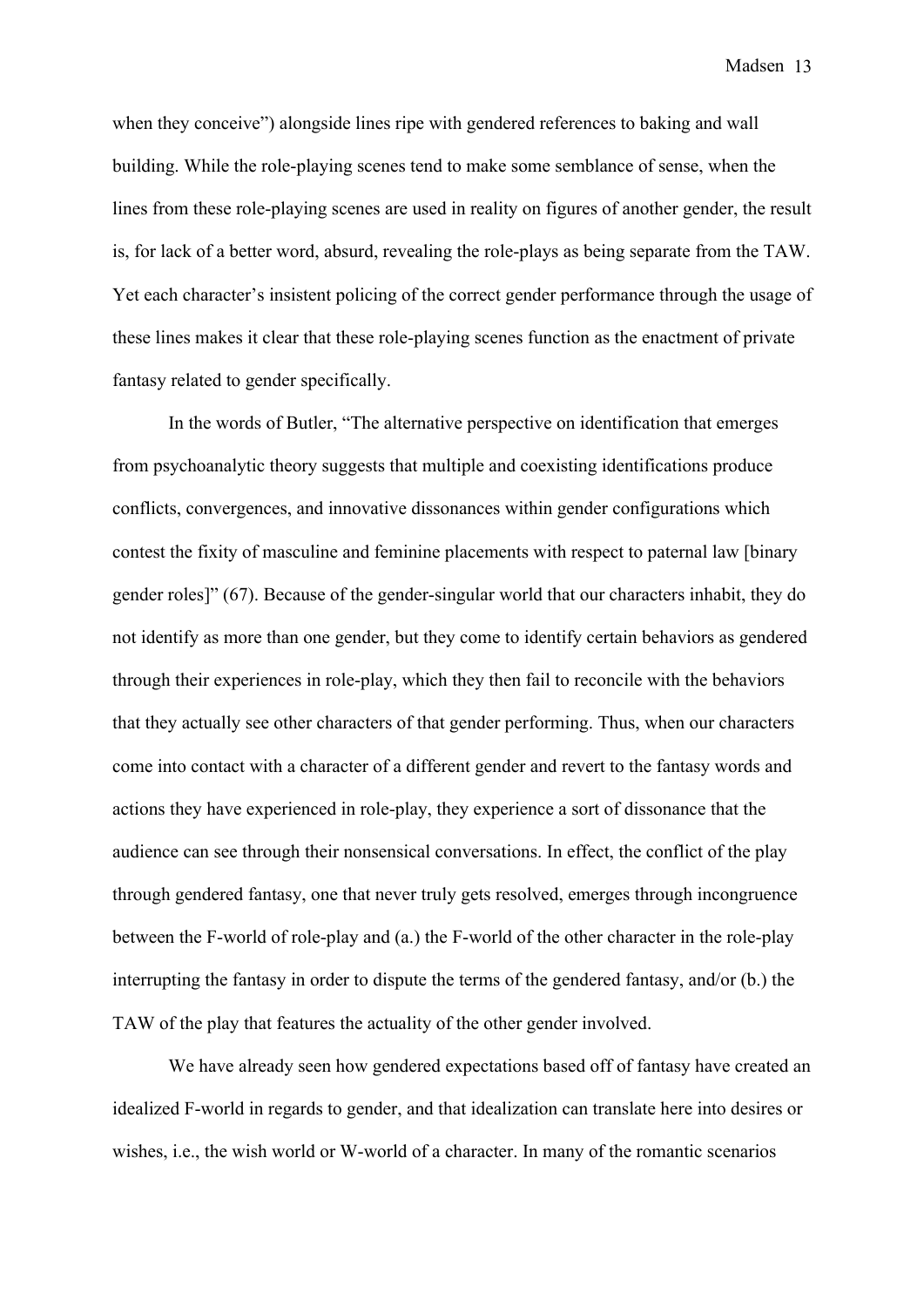involving supposed past partners that we see Bender and Binder role-play, it is clear that the opposing character is functioning not only as a fiction or a character in an F-world, but also as a wish for an idealized partner in overly romanticized fashion. Take the following scene for example:

Bender: Say it!

Binder: I love you.

Bender: Have you said it to others?

Binder: Hundreds, and I'll go on saying it. I'll say it a million times. I'll even say it when I don't mean it. I'll yell it to the space between the branches, I'll whisper it as they nail the lid on.

Bender: That's exactly how he said it.

Binder: (*taking off hat*) Must've been a rare tulip.

Bender: None rarer, none rarer. (Carr 37-38)

In this example, which contains more than a hint of nihilism, it is clear that the language is exaggerated and romanticized with a sort of reckless abandon that Bender seems attached to, indicated by her words of approval at the end of the role-play. Although she claims "that's exactly how he said it," her sentimentalized claim that there was no one in the world like this man gives her away as someone dealing more in wishful thinking than in reality. We also see this in Binder's role-play as an Italian man that she and Bender see out of their window, which clearly functions both as an imaginary fantasy and as a wish for Bender, or even a wish from Binder toward her mother (Carr 66-67). Thus, the wishful thinking of Bender's Wworld in either case does not depend on her personal relationship to the opposing character in question. Especially since she does not know the Italian man, her enactment of romantic fantasy with him with him clearly functions as both her W-world and her F-world.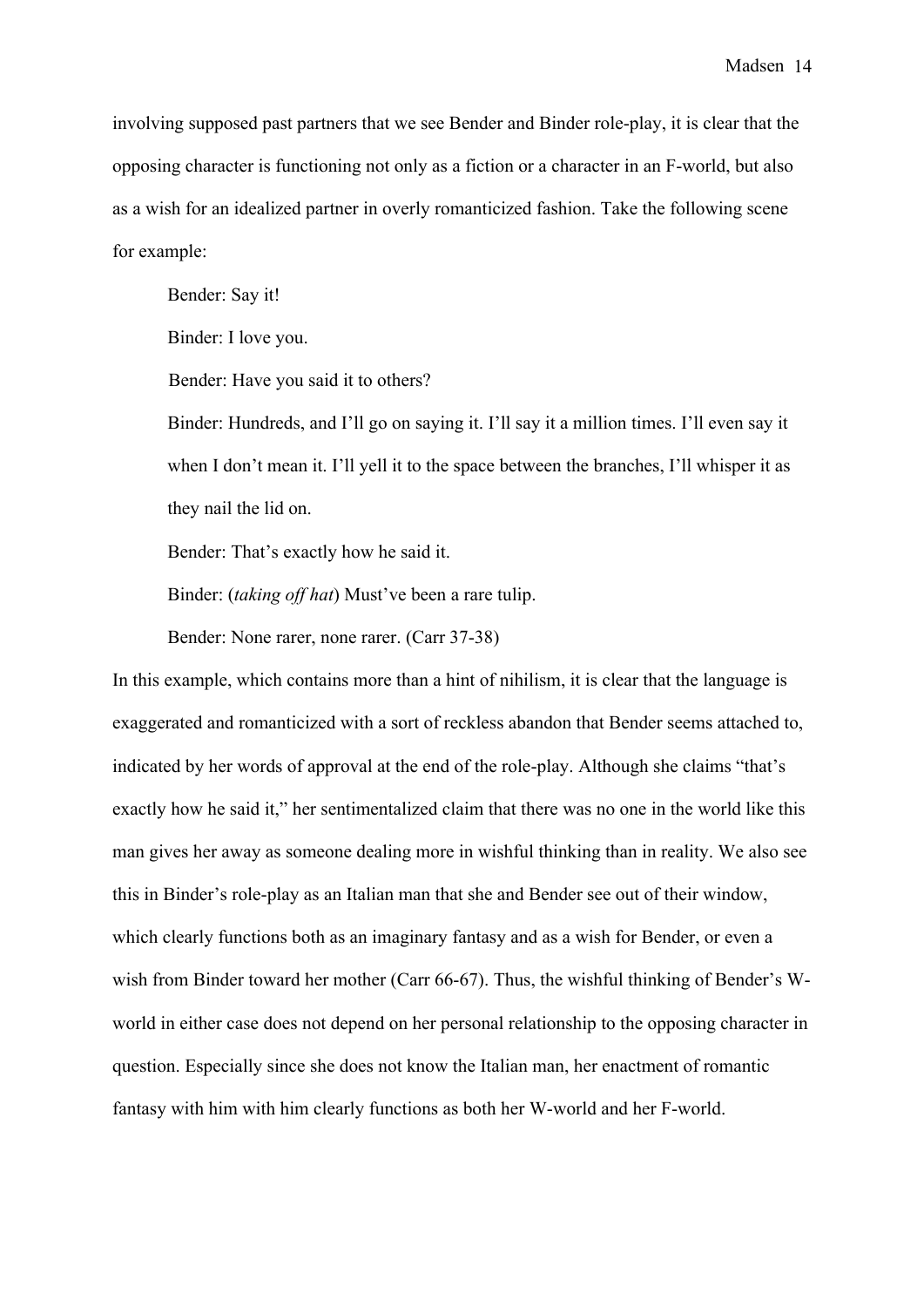On the other hand, the W-worlds of the role-playing scenes also apply to the gendered wishes that the characters may have for themselves. Sarah Jane Scaife, who played Binder in the first staging of the play, writes in her piece "Mutual Beginnings: Marina Carr's *Low in the Dark*," "The characters represented general patterns of human behavior and desires. The women represented the presumed female concerns such as reproduction and attracting men; the men the preoccupations of finding, keeping, and to some extent understanding their particular women, whilst maintaining their building role with the wall" (11). It seems, then, that the wishes exhibited by each character in the role-playing scenes may be closely related to that character's W-world for themself. These wishes, while involved with another respective gender, also focus closely on the gender roles of the main character in question. The result of these self-involved wishes are role-playing scenes such as the one in which Bender gives birth while Binder acts as the indifferent husband (Carr 15-16), or the role-play in which Bone builds a wall for Baxter's female character while Baxter knits and talks about cooking (Carr 16-19). In these scenes, the main character's actions, i.e., giving birth or building a wall, stand in response to the gender of the opposite character, who acts the part of the perhaps less-than-ideal partner in these cases. The W-world consists here of the main characters' wishes for themselves in the ways they interact with characters of another gender.

W-worlds, then, can act as either a wish for one's self in regards to gender performance and/or a wish for the 'fantasy [insert gender]' of the opposite character. Given the similarities between the role-playing scenes as F-world and W-world, it is clear that the main source of conflict in these scenes as W-world arises from discrepancies between them and the TAW, mainly in the form of nonsensical interactions between characters of different genders as we have already observed. Either the main character finds their wishes for those of another gender unfulfilled as they fail to interact with them, or they find their own gender performance lacking within the same circumstances. Even in role-plays that seem to lack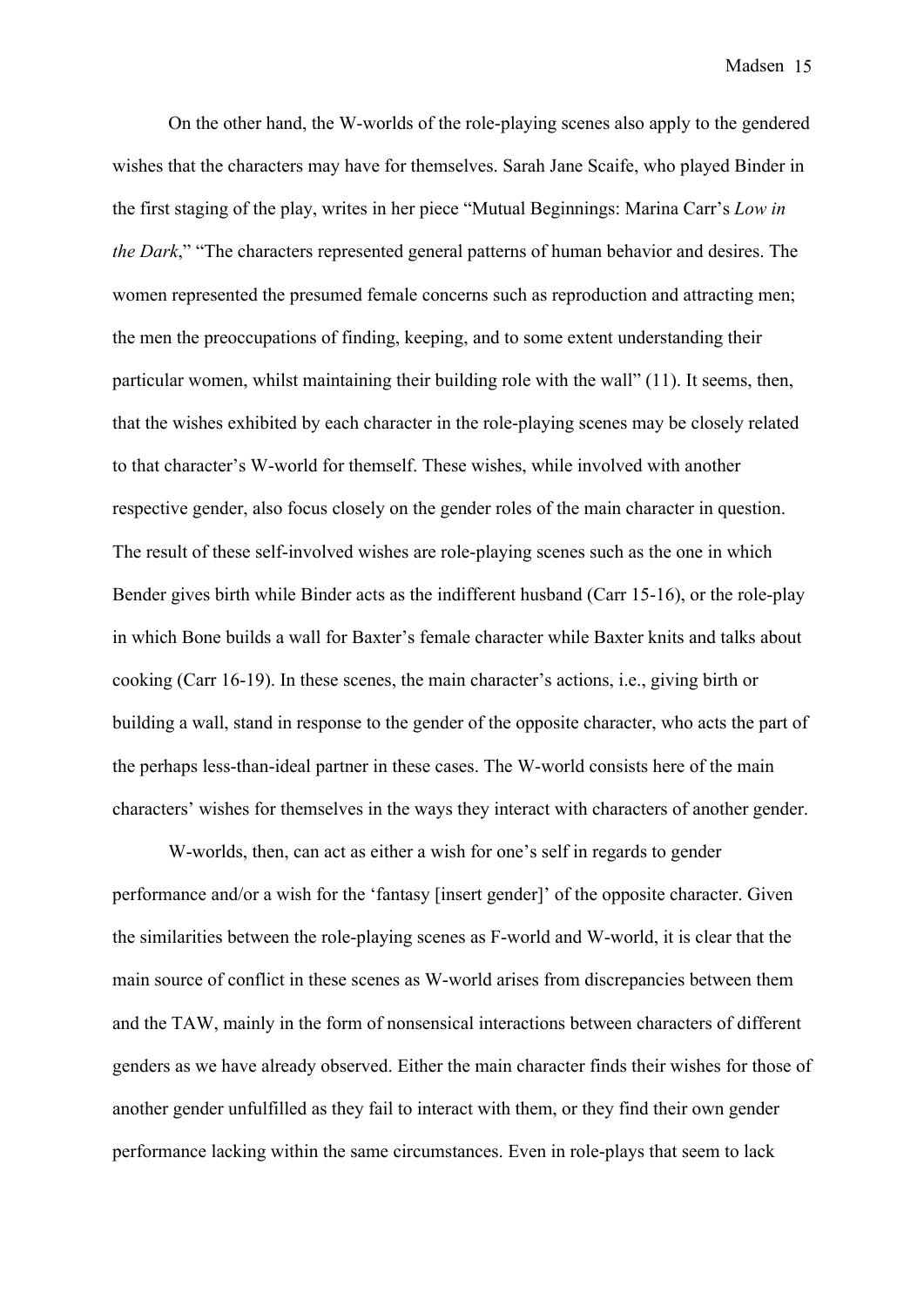fulfillment for the characters, the wish for normativity and romance at whatever cost is undermined by the TAW coupled with the characters' own non-normative behavior in that world.

In regards to wishes, Butler states, "Acts and gestures, articulated and enacted desires create the illusion of an interior and organizing gender core, an illusion discursively maintained for the purposes of the regulation of sexuality within the obligatory frame of reproductive sexuality" (136). As the W-worlds of *LitD* are literally acted out in the roleplaying scenes, gender becomes something inherent to each character, further justifying blanket statements like "Women don't talk like that" (Carr 19) or "Men always cry when they conceive" (Carr 60). From Butler's viewpoint, the illusion of binary gender exhibited in examples such as these further serve the purposes of obligatory reproductive heterosexuality.

Thus, we are thrust into the world of obligation, or the O-world, of *LitD*. We see obligation most clearly in the role-plays in the fact that often one of the characters within the scene is being coerced by the other, as we have already witnessed in many of the previous role-playing examples. What they are actually being obligated to do, however, is act out a gender other than their own. Often, what they end up acting out are things often seen as gendered obligations, such as baking, knitting, and giving birth, or manual physical labor. The further reasoning behind these obligations is embedded in the compulsion to partake in actual heterosexual relationships, none of which seem particularly fulfilling in the play. The obligation, however, remains, and each character must cope with the fact in a way that is socially acceptable. Based on the number of role-playing scenes between characters of the same gender, it seems clear that role-playing heterosexuality with a same-gender partner is a socially acceptable way in this TAW to cope with the lack of fulfillment that each character experiences in their actual heterosexual relationships, whether they act out a wish or a similarly unfulfilling fantasy.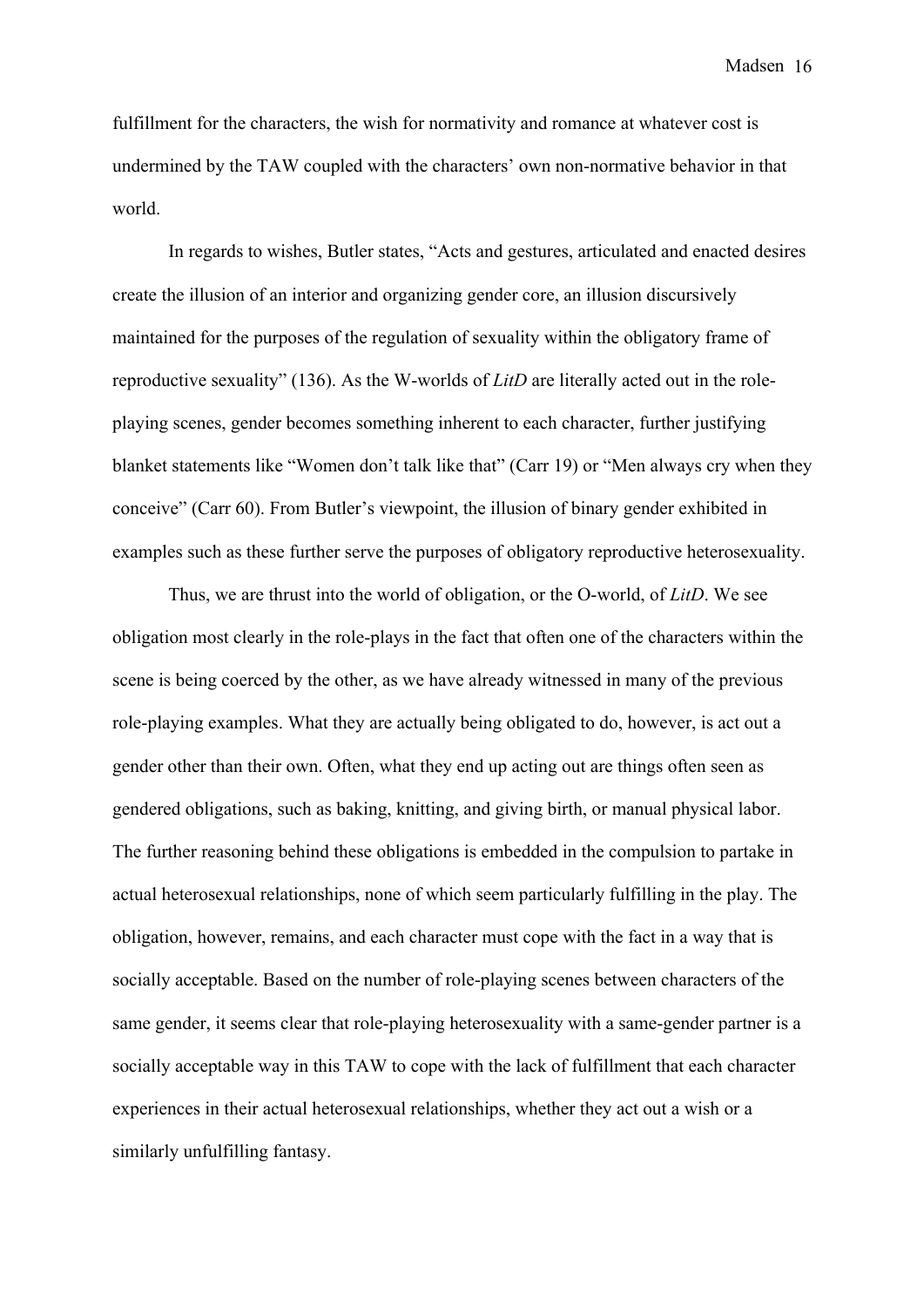In some scenes between Baxter and Bone, there even appears to be some confusion about whether they are role-playing as heterosexual couples or are somehow involved themselves. When Bone becomes pregnant late in the play, he and Baxter talk seriously of raising the child together (Carr 68-69). While they may not necessarily be romantically inclined toward each other, they do partake in a family structure often reserved in normative Western society for heterosexual couples. Regardless of this relationship, they retain the guise of heterosexuality through their relationships with women in the play as well as their role-playing together as heterosexual couples, though at times their role-playing is hard to distinguish from how the two men actually interact with each other, considering their bickering about raising children and talk of knitting and baking that we also see in role-play. Thus, the necessity of heterosexuality in the role-playing scenes can only be exemplified through the strict adherence to each character's conceptions of correct gender performance.

Other scenes further cement the obligation involved in role-play itself, such as those in which a character participates in a role-playing scene as two differently gendered characters by themself. Take for example the following scene:

*Bone enters, hugely pregnant, wearing one high-heel shoe and one man's shoe. He looks at the wall, looks at the knitting then makes a decision.* Bone: A brick! (*He lays a brick*.) A stitch! (*He knits a stitch.*) A brick! (*He lays another brick.*) A stitch! (*another stitch*) A brick! A stitch! (Carr 67)

Interestingly, an almost identical scene occurs featuring Bender directly before Bone's scene: Binder: (*throws hat at her*) Do it yourself so.

Bender: (*picks up hat, slams it on her head and takes on a male pose.*) Listen, I have my work. (*Takes off the hat.*) What about me? (*hat back on*) Don't I spend all the time I can with you? (*hat off*) It's not enough, I miss you. (*hat on*) I miss you too. (*hat off*) That's a lie. (*hat on*) It's not. (*hat off*) It is. (*hat on*) It's not. (*hat off*) It is. (*hat on*) It's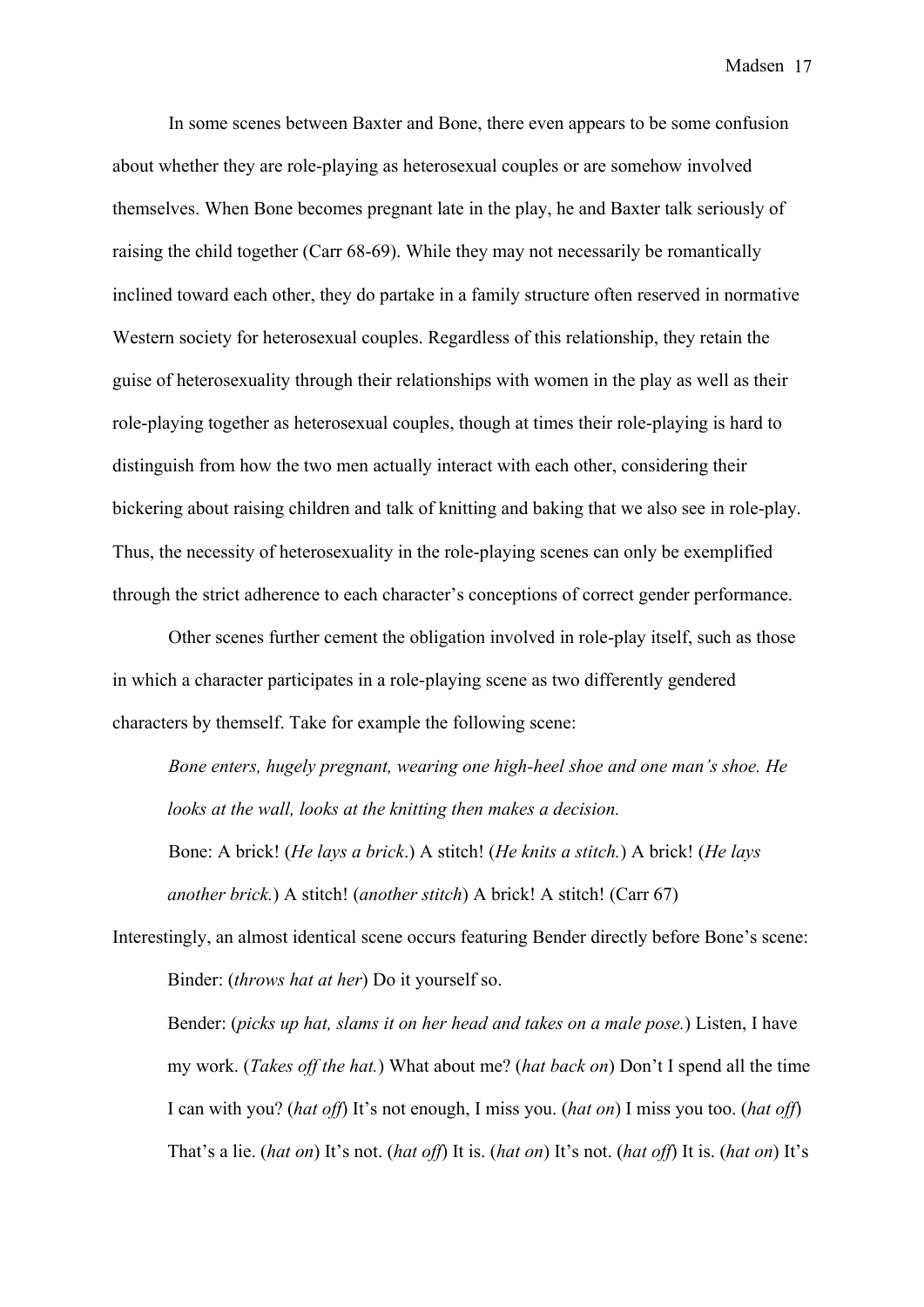not. (*hat on and off at accelerated speed*) 'Tis, not, 'tis, not, 'tisnot, 'tisnot, etc. (*Eventually she throws the hat off.*) Ah, go to hell! (Carr 66)

In both of these scenes, neither character seems to be having an especially pleasant experience role-playing, and yet they do so frantically in spite of the fact, which seems to point to the obligatory nature of role-playing in the world of the text. Notably, each character uses different objects to signify a change in gender: bricks and stitches for Bone and the hat for Bender. The necessity of these objects for each of them further points to, beyond the obligation of heterosexuality, the obligation to perform gender in a material way to conform to the acceptable standards for role-playing and gender that they all exhibit throughout the piece. The performance of gender, then, is posited in this work as a necessity for functioning in society as well as in role-play, which itself functions as an obligation.

As such, conflict in the O-world of role-play seems to stem from a few places: a character's refusal or inability to participate, which leads to frantic solo role-play; the lack of fulfillment in obligatory heterosexual relationships; and even in the incongruity between the normative, policed structure of the role-playing scenes and the subversive nature of partaking in these scenes with someone of the same gender. In much the same way that Butler states that binary gender performance itself is a form of obligation in a heterosexual matrix (136), Carr's role-playing scenes tack on extra layers of obligation to reinforce the obligatory nature of gender in a heteronormative society like that of the play as well as the actual world, our own AW.

Of course, all of these worlds, F-worlds, W-worlds, and O-worlds, are inextricably linked to the world of each character's knowledge: their K-world. Simply put, the ways in which the characters interact with different approaches to gender performance that they experience in the role-playing scenes stem directly from their knowledge of how gender should be performed in the first place. It follows, then, that when characters argue about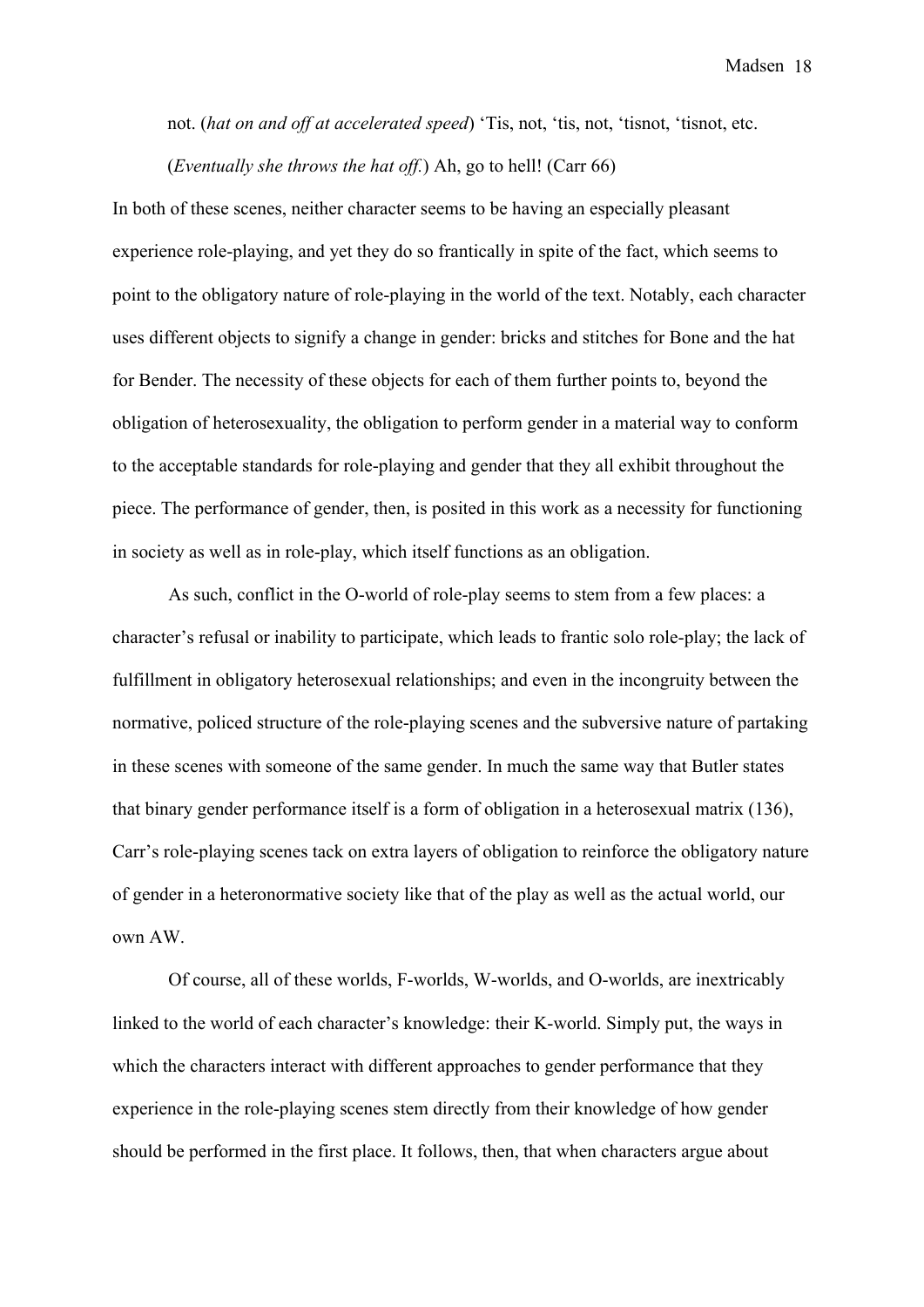correct gender performance by correcting each other, and when characters do not meet the gendered expectations placed on them by others, the K-world of the opposing character is fundamentally challenged, resulting in a conflict. We see a conflict like this arise at one point between Baxter and Bone:

Baxter: (*taking off women's clothes and shoes*) Women don't talk like that!

Bone: That one did! (*unsure*) How do women talk? (Carr 19) Bone's hesitance after he proclaims that he knows how women talk reveals the conflict that he experiences in regards to a shift in his K-world. Yet, there is little to no evidence that suggests that Baxter's claims are valid, either. After all, he later exclaims that the mark of a woman's speech is that "there's no sense in anything they say, ever" while meanwhile, nothing he says himself makes sense either (Carr 19). Thus, conceptions of binary gender performance in the TAW may not completely align with even Baxter's assertions, establishing a potential gap between his K-world and the TAW that function as his unrealized subjective belief system (Ryan 114).

It is important to mention that the K-world of the characters in regards to race also briefly comes into play during one of the role-playing scenes:

Bender: (*resigned*) Which one?

Binder: (*hands her a red scarf*) The black musician…

Bender: OK, OK.

*She gets out of the bath. Binder puts on lipstick, and checks herself in the mirror. She walks into middle space and stands there demurely. Music starts playing, reggae. Bender walks over, a jaunty black walk.* 

(*into Binder's ear*) Hi, baby cake, you wanna jive with me a while?

Binder: Sorry?

Bender: You wanna dance?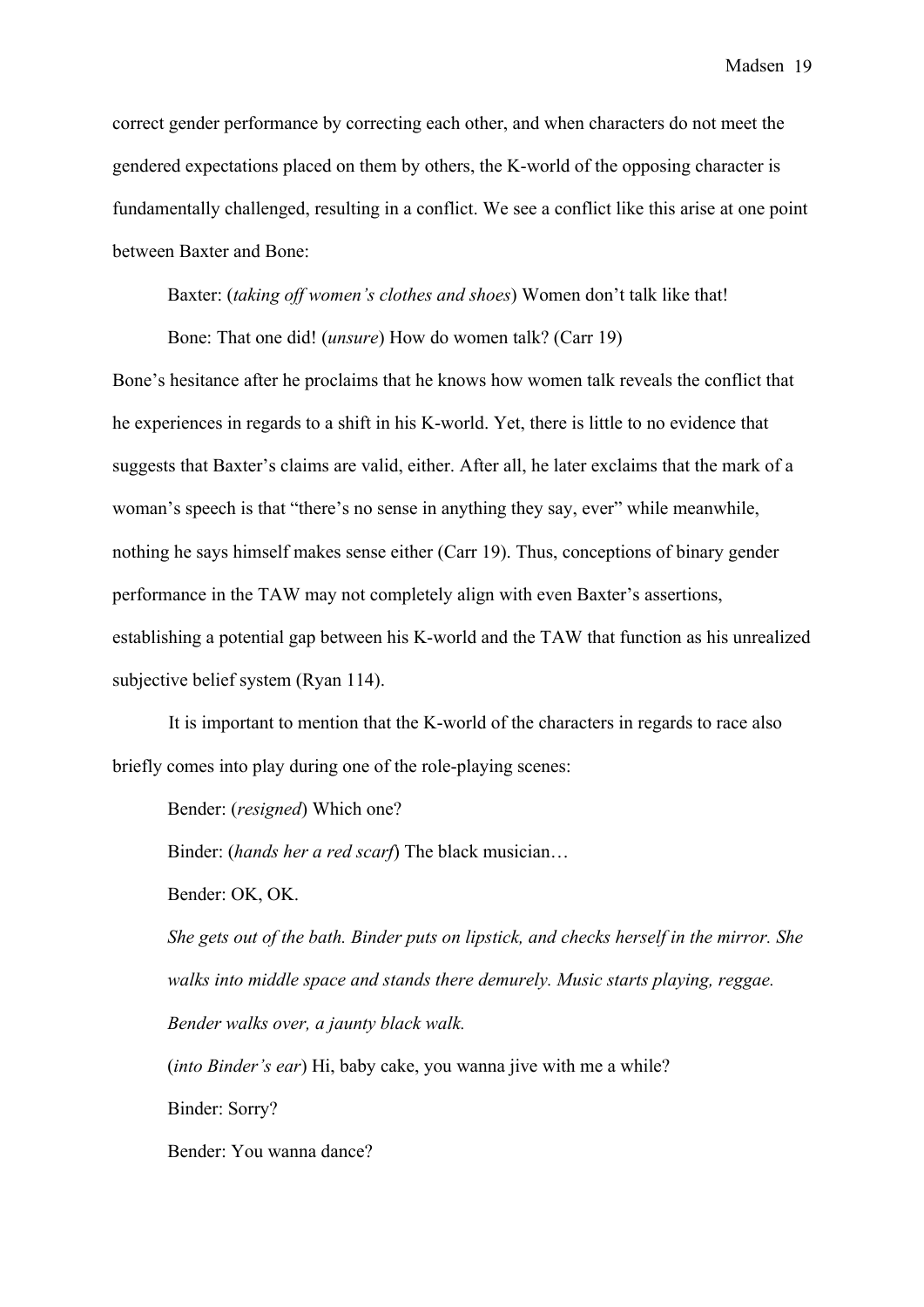*She doesn't wait for a reply, she takes Binder's hand and they move a few steps. Dance. Bender the confident rhythm of most blacks when they dance, Binder selfconsciously.*

Well, you ain't no New Yorker, honey.

Binder: Irish.

Bender: Say what?

Binder: From Ireland.

Bender: I'd never have guessed. My grandmother's Irish.

Binder: (*suspiciously*) Is she? (Carr 75-76)

This passage deals with two different ethnic and/or racial identities: that of "Blackness" and "Irishness" that seem in this case to be placed in a binary. Two beliefs within Binder's Kworld are on display here when she questions the opposing character's claim to Irish ethnicity: (a.) Black people are not Irish, and (b.) Irish people are not Black. We also see Bender's K-world regarding race in the way that she interprets the stage directions "*a jaunty black walk*" and in "*the confident way of most blacks when they dance*." While these stage directions would not be available to the audience, the change in Bender's movements could be interpreted racially, as Binder has asked Bender to play the character of, not a musician, but of a Black musician specifically. Yet, Binder and Bender's K-worlds in regard to race and ethnicity likely do not cause much conflict in these characters' private APWs, considering that those subjects are not mentioned at any other point in the text with which one can compare this scene. Thus, Bender and Binder are likely operating in this role-play using racial stereotypes, especially given the totalizing phrase "*most blacks*" and the use of "*black*" as a descriptor of something as individual as movement. A conflict would only arise, then, between the K-worlds of Bender and Binder and the K-world of an audience that recognizes a potential use of racial stereotype. That is all to say that role-playing gender performance, in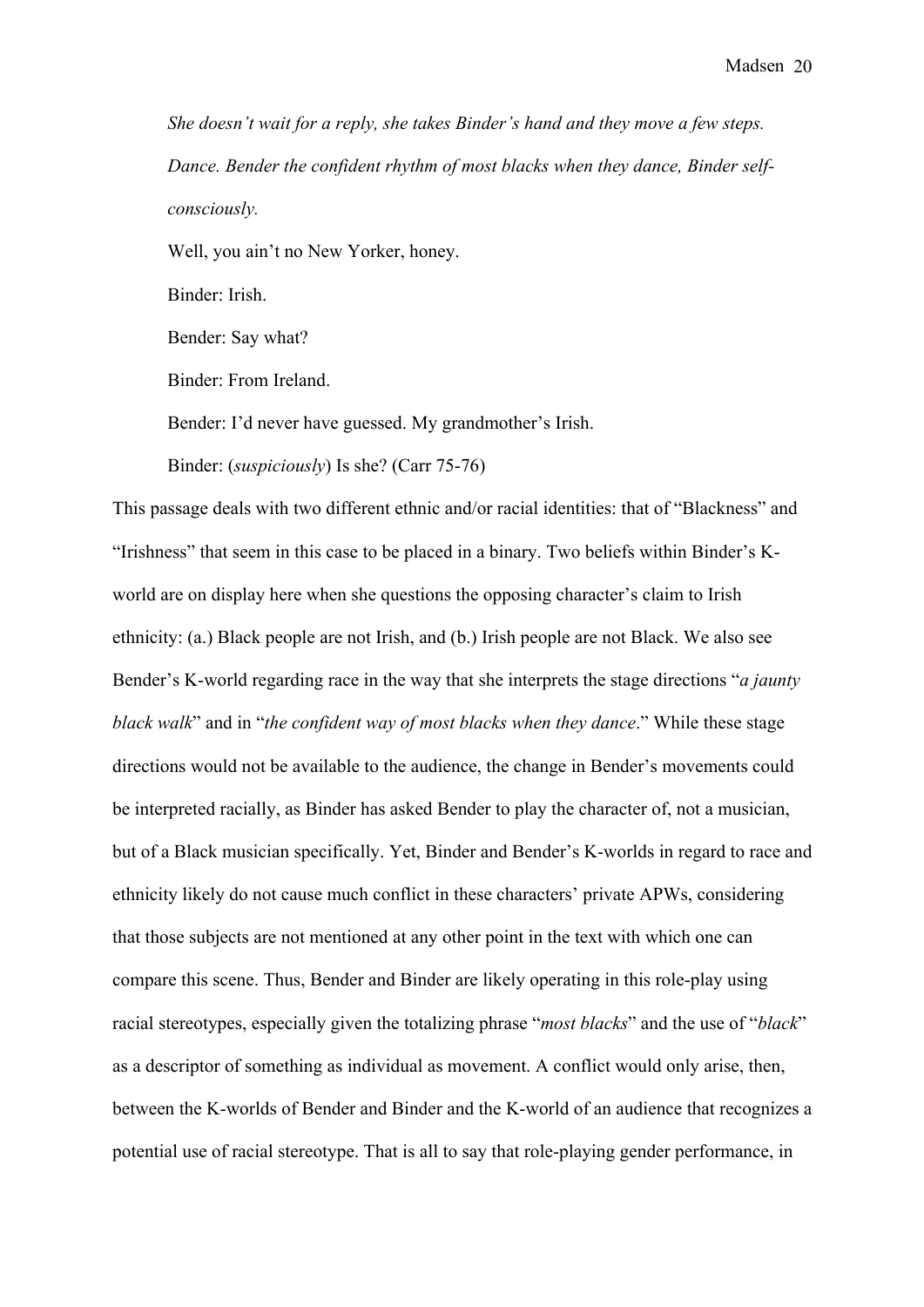this case a performance of a different gender *and* race, can reside more so in a character's beliefs within their K-world than necessarily the TAW or AW.

Since this racialized knowledge functions for these characters as part of a belief system, we can also consider this racialized performance as a function of fantasy, wish, and obligation in regards to both gender and race as well. Presuming that the musician is a man, given that all of the other role-play scenes feature heterosexual couples, Bender here is acting out her conceptions, or K-world, regarding Black men specifically through a fantasy, or Fworld, situation. Here, Bender's and Binder's performances are not only a part of Bender's belief system, but given that she requests this scene in particular, it is also seems part of Binder's wish world. The intersection, too, between race and gender becomes obligatory in this context of Irish—which to these characters means "not Black"—heteronormativity if the characters act in the role-play based on stereotype. Race is not written into the roles of any characters other than the Black musician, positing the Irish ethnicity of at least Binder, and likely the others, as a sort of neutral ethnic and racial zone to these characters that does not have any further demarcation. In this case, then, being Irish is considered as normative as heterosexual relationships are in the play. As such, heterosexual male Blackness in this roleplay still establishes gendered racial stereotypes as a normative, and therefore obligatory, performance of race in conjunction with gender. As such, this role-play scene in particular exhibits how race interacts with gender roles to produce a fantasy or wish, which to these characters is an obligation based on their stereotyped knowledge of gender specific to race.

We have gathered, then, evidence that the role-playing scenes in *LitD* function as all four of the main types of TAPWs: fantasy, wishes, obligations, and knowledge. All of this is possible through the avenue of gender performance. Ryan states that "The possible worlds of a character's domain are built out of truth-functional propositions; they are collections of facts which can be compared to the facts of the actual world" (111). This statement applies to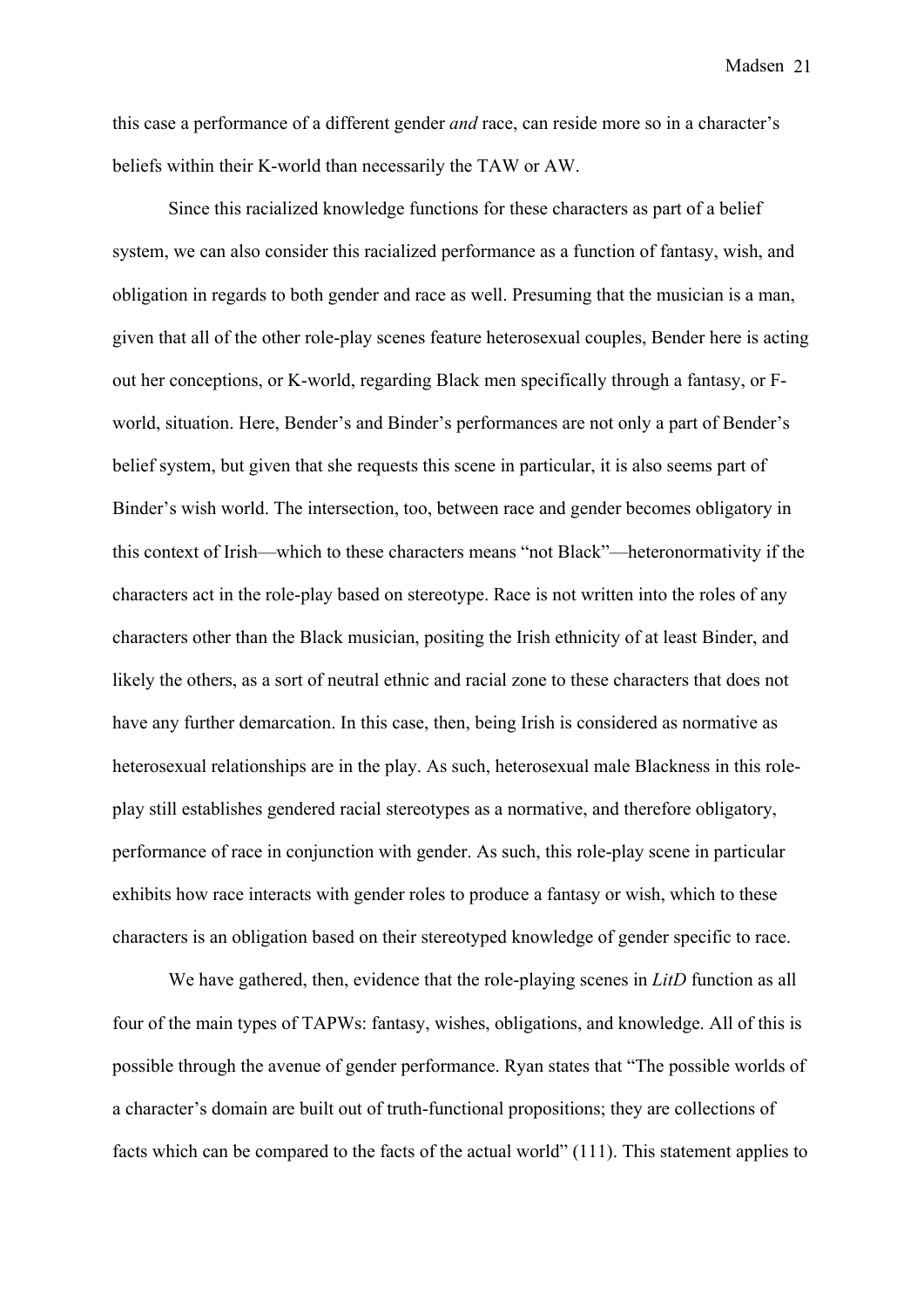the TAW of the characters, where they come into conflict with statements like "women don't talk like that" and compare them to the performances of gender by the women around them and judge accordingly. The statement can also apply to our own AW. When we notice the absurdity of the world Marina Carr has created in her work, perhaps we notice the discrepancies between the characters' conceptions of correct gender performance and our own notions of gender presentation. As we watch the play we are forced to consider the fact that our ability to recognize examples of gender transgression in such a nonsensical play is indicative of our own societal conditioning regarding gender. Just as the role-playing scenes in this work both reinforce and subvert gender roles, our own recognition of these roles can be at once empowering and discouraging as we cope with the fact that we can recognize gender roles so far outside of their usual contexts.

Further, when we see that gender so integrally forms each of these types of TAPWs in the role-playing scenes, we can also see the ways in which gender in the AW functions as each of these types. We, too, experience gender as a *fantasy* or a *wish* for ourselves and others, or possibly an *obligation* in that aforementioned socially regulated framework, which all the while functions as a reaction to or a display of our *knowledge* in regards to gender performance. In this way, when we interact with gender roles in our everyday lives, we are interacting with our own and other people's APWs, not something necessarily external or "natural" in a sense of "non-constructedness." Some of us, too, may participate in our own forms of role-play as we come to terms with our F-, W-, O-, and K-worlds in regards to gender performance, and we encounter the conflicts between these APWs as a result.

Still, the gender performances of *LitD* may look absurd in comparison to our own notions of gender. But differences in gender performance are not what makes *LitD* absurd to an audience in the AW, or at least it should not be. In fact, as I mentioned at the beginning of this piece, *LitD* and many other absurd pieces are difficult to formally classify as absurdism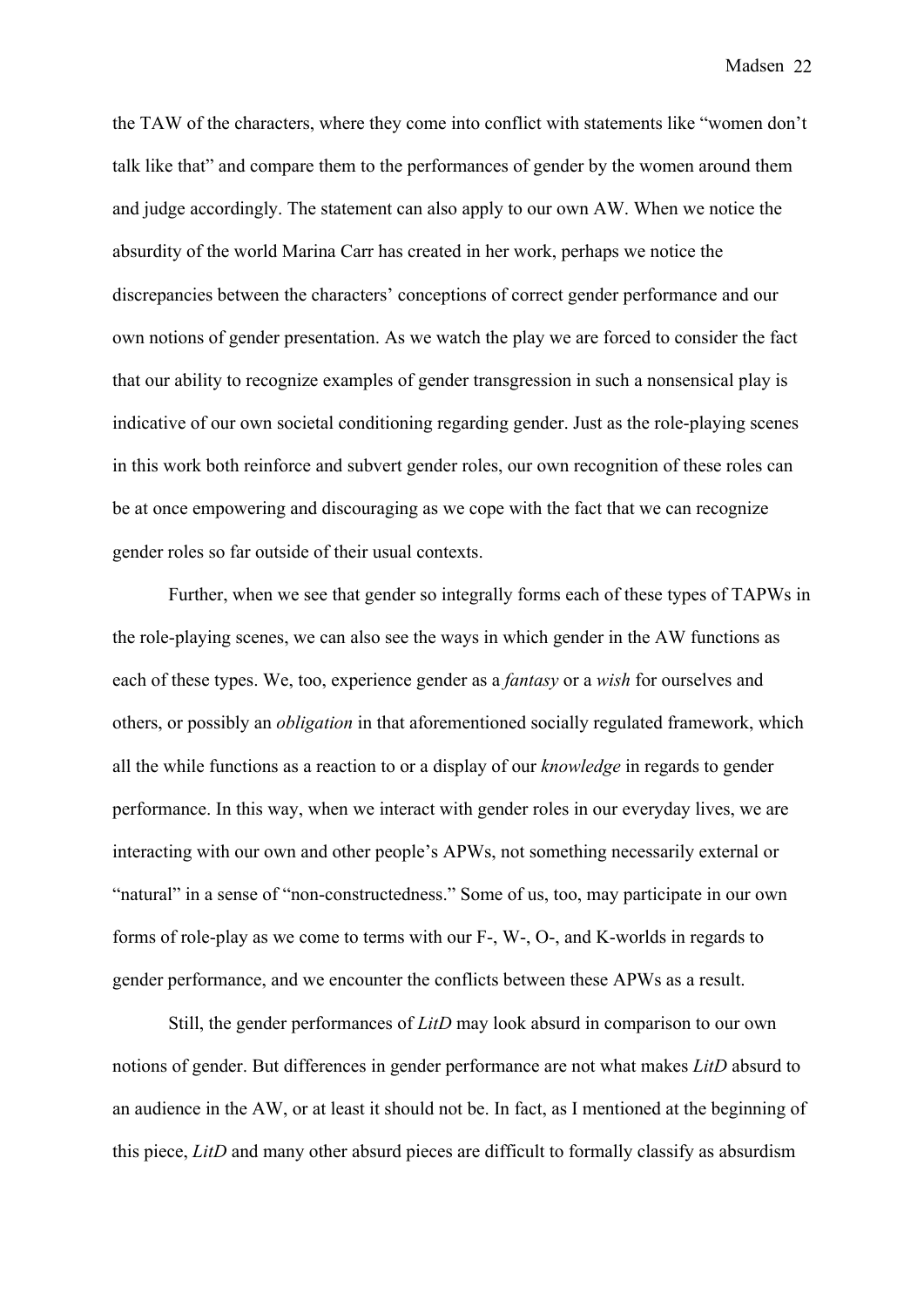at all. After all, when we think past some of the stranger aspects of the play, we might even recognize some elements of our own world within the text: spaces separated by sex, obligatory heterosexuality, and the absurdity of a strict gender binary itself. What we can gather from the work instead is that gender functions in the play much as it does in the AW, although some of its literal manifestations may look different. When we consider gender performance as a function of TAPWs, either fantasy, wish, obligation, or knowledge, we put it into the realm of the private. Gender in this case becomes separate from how it is interpreted by the outside world, and we see this not in the manifestations of gender specific to Marina Carr's *Low in the Dark*, but rather in the fact that she posits gender as separate from the TAW and in the realm of the TAPW in accordance with Butler's notions of the distinction between anatomical sex, gender identity, and gender performance (137). The meaning of the play lurks in the fact that Carr makes this distinction through absurdity, not in the mismatch between our own conceptions of gender performance and those of the play. In the words of the play itself, "it lurks in the saying, not what's being said" (Carr 59).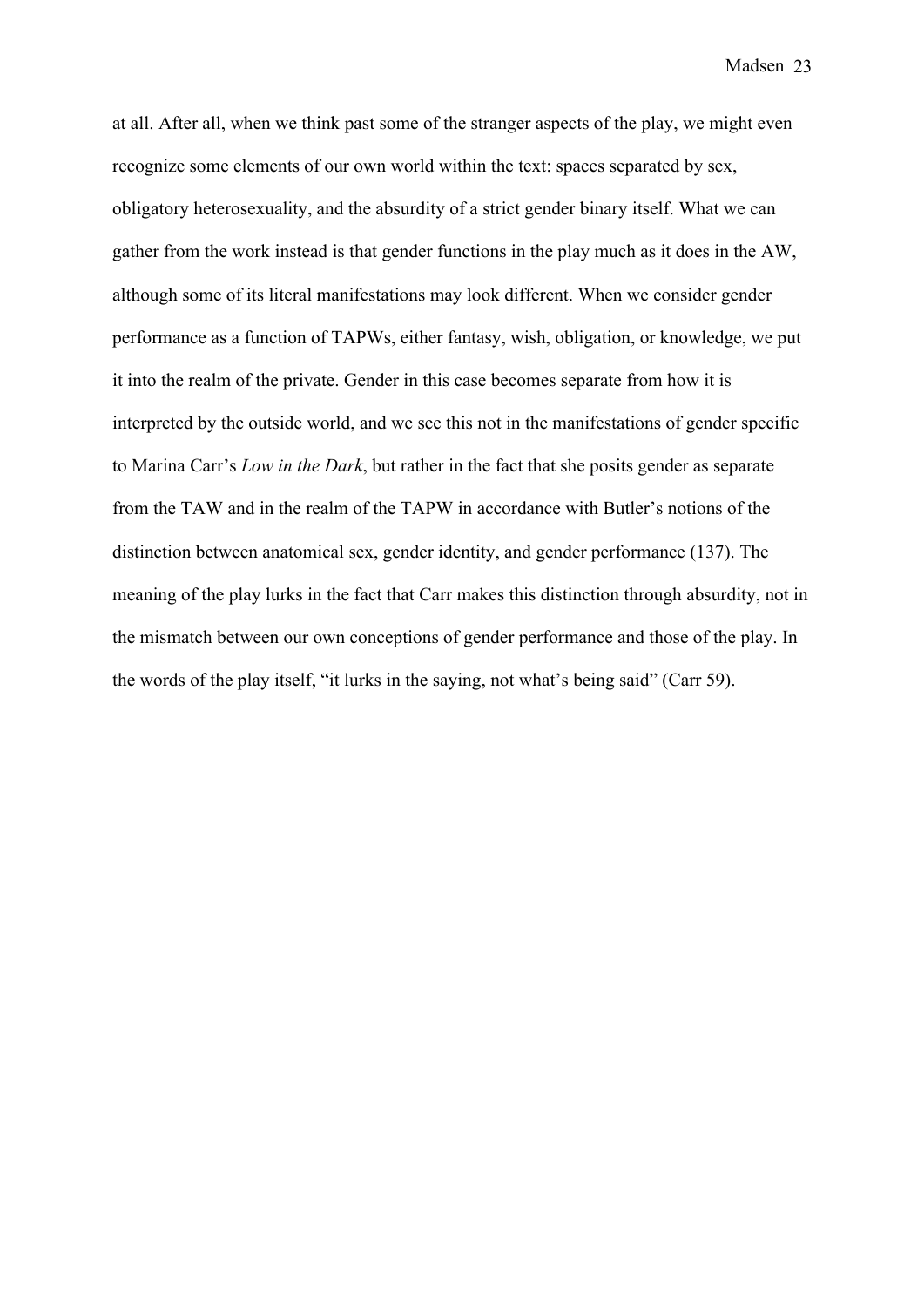#### Works Cited

- Bennett, Michael Y. *The Cambridge Introduction to Theatre and Literature of the Absurd*. Cambridge University Press, 2015.
- Butler, Judith. *Gender Trouble: Feminism and the Subversion of Identity*. Routledge, 1990.

Carr, Marina. *Low in the Dark*. *Marina Carr: Plays*, Faber and Faber, 1999, pp. 1-99.

- Nelson, Lise. "Bodies (and Spaces) do Matter: The Limits of Performativity." *Gender, Place, & Culture*, vol. 6, no. 4, 1999, pp. 331-353. doi: 10.1080/09663699924926.
- O'Brien, Matt. "Always the Best Man, Never the Groom: The Role of the Fantasy Male in Marina Carr's Plays." *The Theatre of Marina Carr: "Before Rules Was Made"*, edited by Cathy Leeney and Anna McMullan, Carysfort Press, 2003, pp. 200-215.
- Ryan, Marie-Laure. *Possible Worlds, Artificial Intelligence, and Narrative Theory*. Indiana University Press, 1991.
- Scaife, Sarahjane. "Mutual Beginnings: Marina Carr's *Low in the Dark*." *The Theatre of Marina Carr: "Before Rules Was Made"*, edited by Cathy Leeney and Anna McMullan, Carysfort Press, 2003, pp. 1-16.
- Schep, Dennis. "The Limits of Performativity: A Critique of Hegemony in Gender Theory." *Hypatia*, vol. 27, no. 4, 2012, pp. 864-880. *JSTOR*, www.jstor.org/stable/23352299.
- Vassilopoulou, Katerina. "'Why Get Upset Over a Few Cases of Rhinoceritis?': Possible Worlds in the Theatre of the Absurd." *State of Stylistics*, edited by Greg Watson, 2008, pp. 155-176. *ProQuest Ebook Central*, https://ebookcentral-proquestcom.proxy.lib.pdx.edu/lib/psu/reader.action?docID=556909&ppg=178.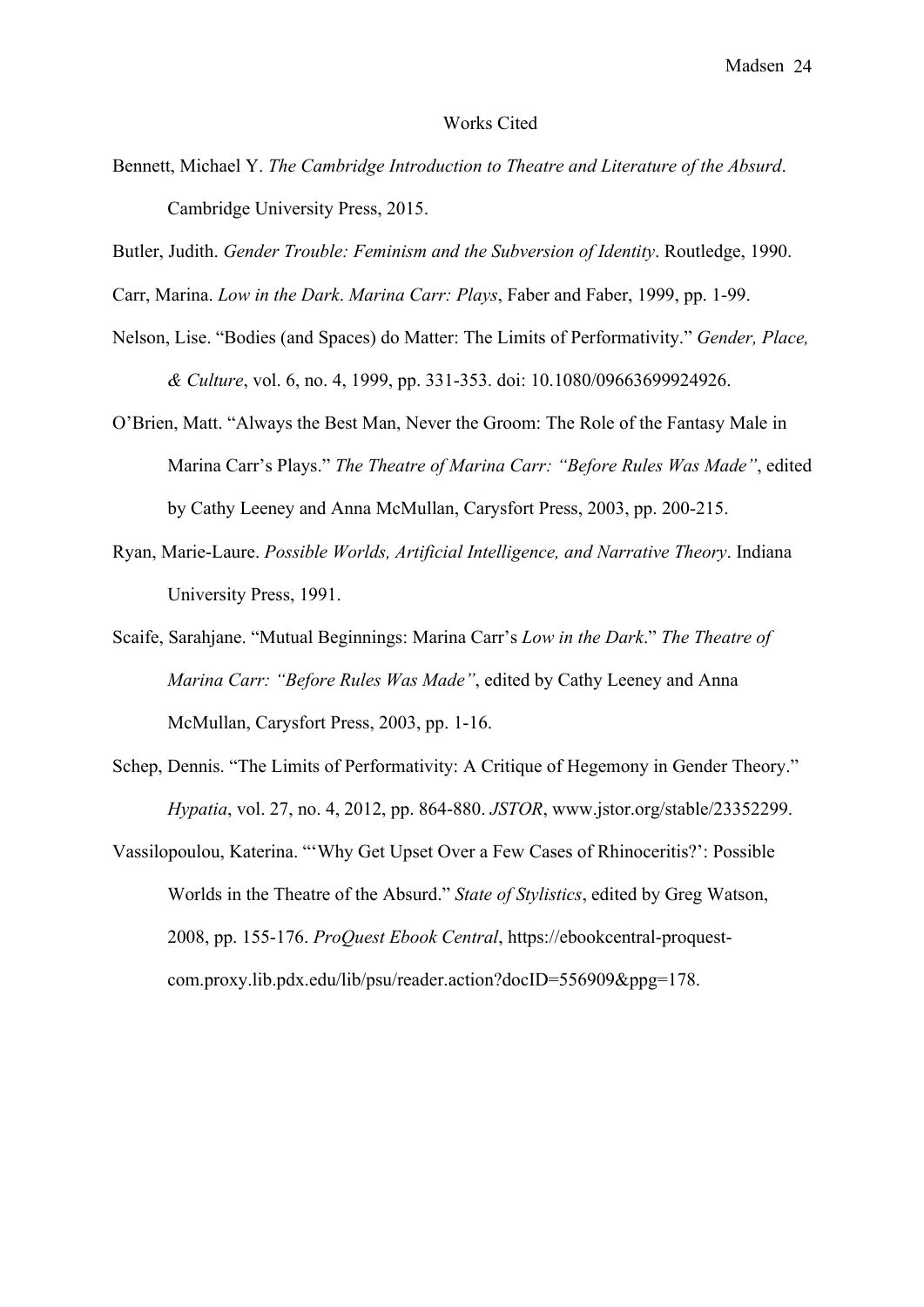#### Bibliography

Bennett, Michael Y. *The Cambridge Introduction to Theatre and Literature of the Absurd*. Cambridge University Press, 2015.

Boucher, Geoff. "The Politics of Performativity: A Critique of Judith Butler." *Parrhesia: A Journal of Critical Philosophy*, no. 1, 2006, pp. 112-141. *Parrhesia*, http://parrhesiajournal.org/parrhesia01/parrhesia01\_boucher.pdf.

Butler, Judith. *Gender Trouble: Feminism and the Subversion of Identity*. Routledge, 1990.

Carr, Marina. *Low in the Dark*. *Marina Carr: Plays*, Faber and Faber, 1999, pp. 1-99.

Clammer, John. "Performing Ethnicity: Performance, Gender, Body and Belief in the Construction and Signaling of Identity." *Ethnic and Racial Studies*, vol. 38, no. 13, 2015, pp. 2159-2166. *Routledge*,

https://www.tandfonline.com/action/showCitFormats?doi=10.1080%2F01419870.201 5.1045305.

- Connor, Colette. "Irish Women Playwrights: Undervalued and Overmined." *Creation, Publishing, and Criticism: The Advance of Women's Writing*, edited by María Xesús Nogueira, Laura Lojo, and Manuela Palacios, Peter Lang, 2010, pp. 165-172.
- De Fréine, Celia. "Women Playwrights: Whither?" *Creation, Publishing, and Criticism: The Advance of Women's Writing*, edited by María Xesús Nogueira, Laura Lojo, and Manuela Palacios, Peter Lang, 2010, pp. 189-198.
- Domínguez, Cristina. "Creating Theatre Today: Our Necessary Identity." *Creation, Publishing, and Criticism: The Advance of Women's Writing*, edited by María Xesús Nogueira, Laura Lojo, and Manuela Palacios, Peter Lang, 2010, pp. 145-150.
- Douglas, Jennifer. "Flying Babies and Pregnant Men: Staging Motherhood in Marina Carr's *Low in the Dark*." *Theatre History Studies*, vol. 35, 2016, pp. 197-218. doi:10.1353/ths.2016.0010.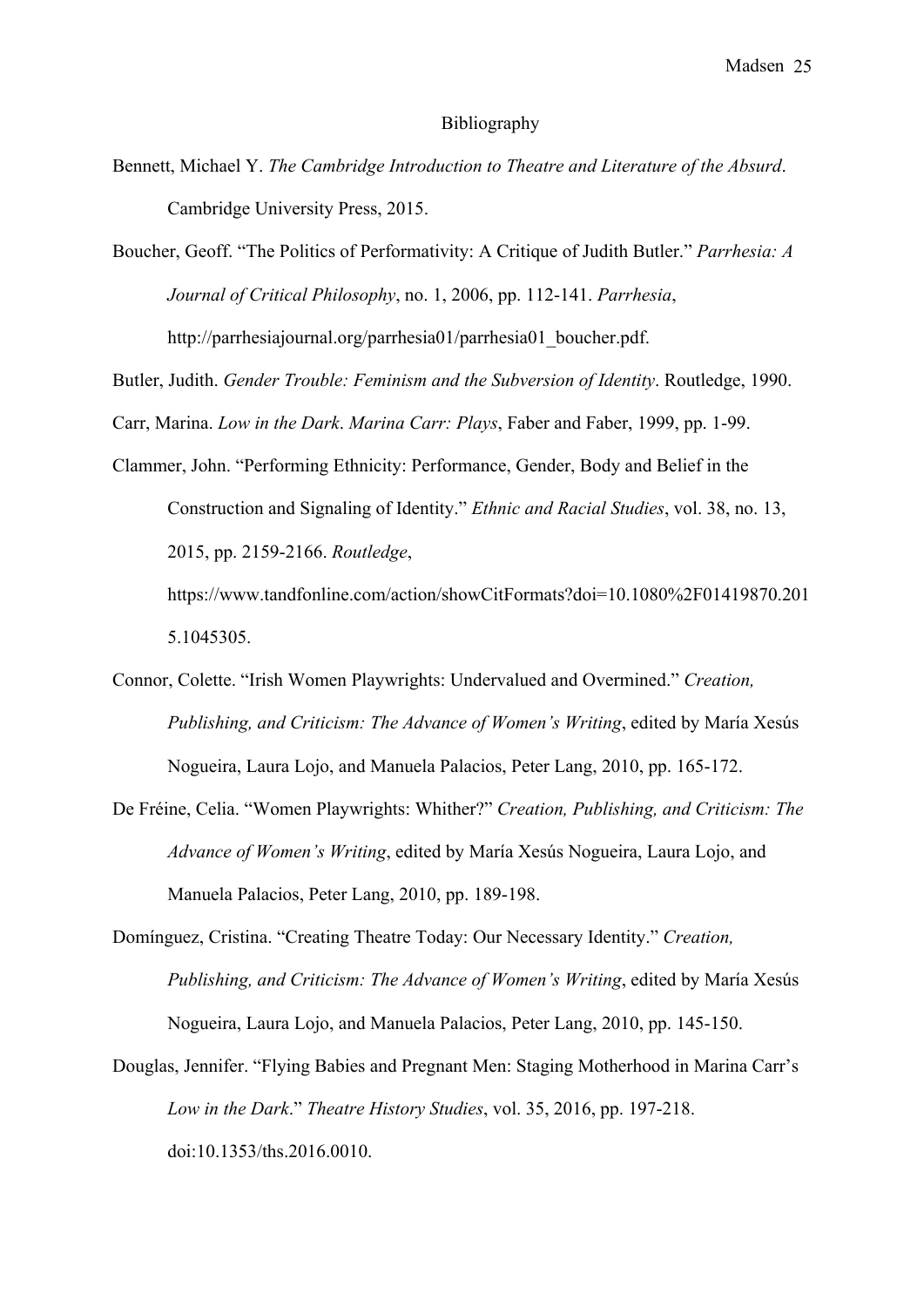Drisceoil, Donal Ó. "'The Best Banned in the Land': Censorship and Irish Writing since 1950." *The Yearbook of English Studies*, vol. 35, 2005, pp. 146–160. *JSTOR*, www.jstor.org/stable/3509330.

- Esslin, Martin. "The Theatre of the Absurd." *The Tulane Drama Review*, vol. 4, no. 4, 1960, pp. 3–15. *JSTOR*, www.jstor.org/stable/1124873.
- Halliwell, Stephen. "Greek Laughter and the Problem of the Absurd." *Arion: A Journal of Humanities and the Classics*, vol. 13, no. 2, 2005, pp. 121–146. *JSTOR*, www.jstor.org/stable/29737265.
- Harris, Claudia W. "Rising Out of the Miasmal Mists: Marina Carr's Ireland." *The Theatre of Marina Carr: "Before Rules Was Made"*, edited by Cathy Leeney and Anna McMullan, Carysfort Press, 2003, pp. 216-232.
- Herr, Cheryl. "The Erotics of Irishness." *Critical Inquiry*, vol. 17, no. 1, 1990, pp. 1– 34. *JSTOR*, www.jstor.org/stable/1343723.
- Hill, Shonagh. "The Crossing of Boundaries: Transgression Enacted." *Theatre Research International*, vol. 36, no. 3, 2011, pp. 278-282. doi:10.1017/S0307883311000526
- Howard, Ben. "Audacious Ireland." *The Sewanee Review*, vol. 114, no. 3, 2006, pp. 403– 418. *JSTOR*, www.jstor.org/stable/27549855.
- Kurdi, Mária. "Alternative Articulations of Female Subjectivity and Gender Relations in Contemporary Irish Women's Plays: The Example of Marina Carr." *Codes and Masks: Aspects of Identity in Contemporary Irish Plays in an Intercultural Context* by Kurdi, Peter Lang, 2000, pp. 59-71.
- --. "Women on the Stage in the 1990s: Foregrounding the Body and Performance in Plays by Gina Moxley, Emma Donoghue and Marina Carr." *Irish Literature Since 1990: Diverse Voices*, edited by Scott Brewster and Michael Parker, Manchester University Press, 2009, pp. 59–78. *JSTOR*, www.jstor.org/stable/j.ctt1wn0rxk.8.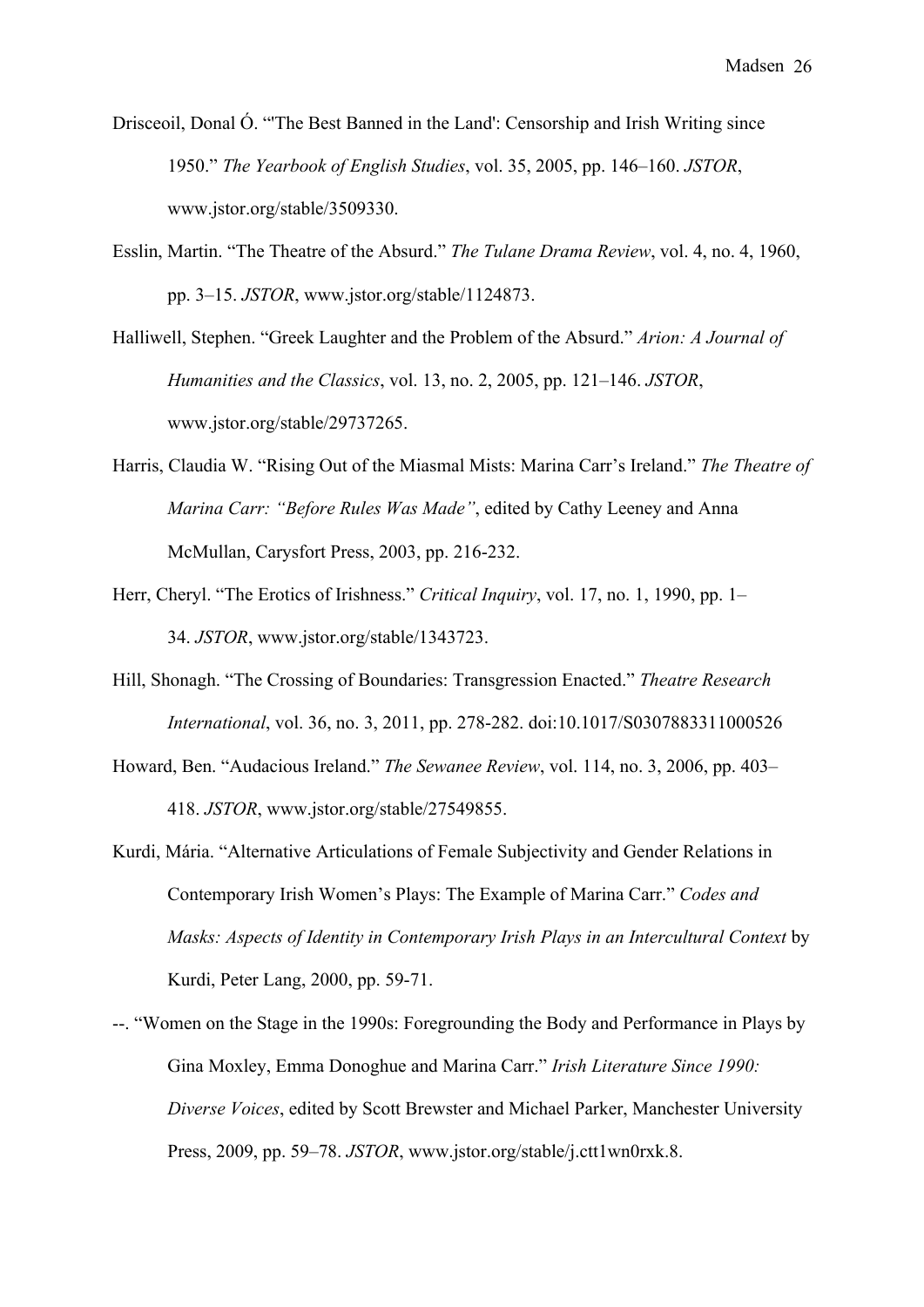Leeney, Cathy and Anna McMullan. Introduction. *The Theatre of Marina Carr: "Before Rules Was Made"*, edited by Cathy Leeney and Anna McMullan, Carysfort Press, 2003, pp. xv-xxvii.

- Martín-Jiménez, Alfonso. "A Theory of Impossible Worlds (*Metalepsis*)." *Castilla: Estudios De Literatura*, vol. 6, 2015, pp. 1-40.
- McMullan, Anna. "From Matron to Matrix: Gender, Authority, and (Dis)embodiment in Beckett's Theatre." *Women in Irish Drama: A Century of Authorship and Representation*, edited by Melissa Sihra, Palgrave Macmillan, 2007, pp. 97-108.
- Mullally, Siobhán. "Debating Reproductive Rights in Ireland." *Human Rights Quarterly*, vol. 27, no. 1, 2005, pp. 78–104. *JSTOR*, www.jstor.org/stable/20069780.
- Nelson, Lise. "Bodies (and Spaces) do Matter: The Limits of Performativity." *Gender, Place, & Culture*, vol. 6, no. 4, 1999, pp. 331-353. doi: 10.1080/09663699924926.
- Nogueira, María Xesús et al. Introduction. "Writers, Publishers, and Critics in Galicia and Ireland: an *entrente cordiale*?" *Creation, Publishing, and Criticism: The Advance of Women's Writing*, edited by María Xesús Nogueira, Laura Lojo, and Manuela Palacios, Peter Lang, 2010, pp. 1-34.
- O'Brien, Matt. "Always the Best Man, Never the Groom: The Role of the Fantasy Male in Marina Carr's Plays." *The Theatre of Marina Carr: "Before Rules Was Made"*, edited by Cathy Leeney and Anna McMullan, Carysfort Press, 2003, pp. 200-215.
- O'Donnell, Mary. "Irish Women's Drama: Questions of Response and Location." *Creation, Publishing, and Criticism: The Advance of Women's Writing*, edited by María Xesús Nogueira, Laura Lojo, and Manuela Palacios, Peter Lang, 2010, pp. 199-204.
- O'Gorman, Siobhán. "Writing from the Margins: Marina Carr's Early Theatre." *Irish Studies Review*, vol. 22, no. 4, 2014, pp. 487-511. doi:10.1080/09670882.2014.961335.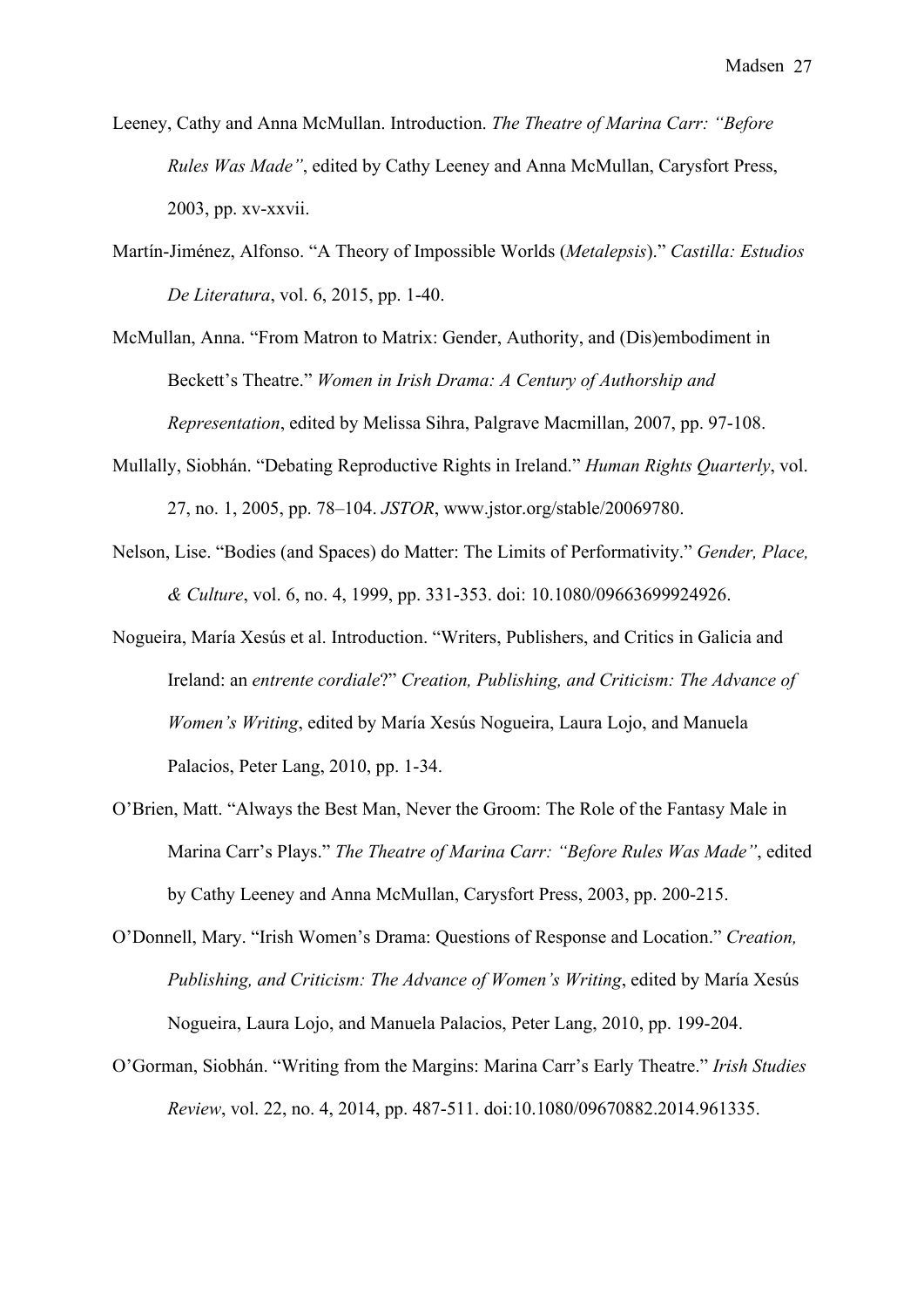Phelan, James et al. Introduction. "The Approaches." *Narrative Theory: Core Concepts and Critical Debates*, by Phelan et al., The Ohio State University Press, 2012, pp. 1-28.

- --. "Narrative Worlds: Space, Setting, Perspective." *Narrative Theory: Core Concepts and Critical Debates*, by Phelan et al., The Ohio State University Press, 2012, pp. 84-110.
- Randolph, Jody Allen. "The Shadow Side of Modern Ireland: Marina Carr's Midlands Tragedies." *World Literature Today*, vol. 86, no. 4, 2012, pp. 47–50. *JSTOR*, www.jstor.org/stable/10.7588/worllitetoda.86.4.0047.
- Rich, Adrienne. "When We Dead Awaken: Writing as Re-Vision." *College English*, vol. 34, no. 1, 1972, pp. 18–30. *JSTOR*, www.jstor.org/stable/375215.
- Ronen, Ruth. *Possible Worlds in Literary Theory*. Cambridge University Press, 1994.
- Ryan, Marie-Laure. *Possible Worlds, Artificial Intelligence, and Narrative Theory*. Indiana University Press, 1991.
- Salazar, Carles. "Knowledge and Discipline: Knowledge as Discipline: Aspects of the Oral History of Irish Sexuality." *The Journal of the Royal Anthropological Institute*, vol. 14, no. 1, 2008, pp. 135–151. *JSTOR*, www.jstor.org/stable/20203588.
- Santino, Jack. "Performing Ireland: A Performative Approach to Irish Culture." *Crossroads: Performance Studies and Irish Culture*, edited by Walsh and Brady, Palgrave Macmillan, 2009, pp. 13-20.
- Sarma, Ursula Rani. "Transcending Categories: Thoughts on Being a Playwright and Responding to Expectation." *Creation, Publishing, and Criticism: The Advance of Women's Writing*, edited by María Xesús Nogueira, Laura Lojo, and Manuela Palacios, Peter Lang, 2010, pp. 173-180.
- Scaife, Sarahjane. "Mutual Beginnings: Marina Carr's *Low in the Dark*." *The Theatre of Marina Carr: "Before Rules Was Made"*, edited by Cathy Leeney and Anna McMullan, Carysfort Press, 2003, pp. 1-16.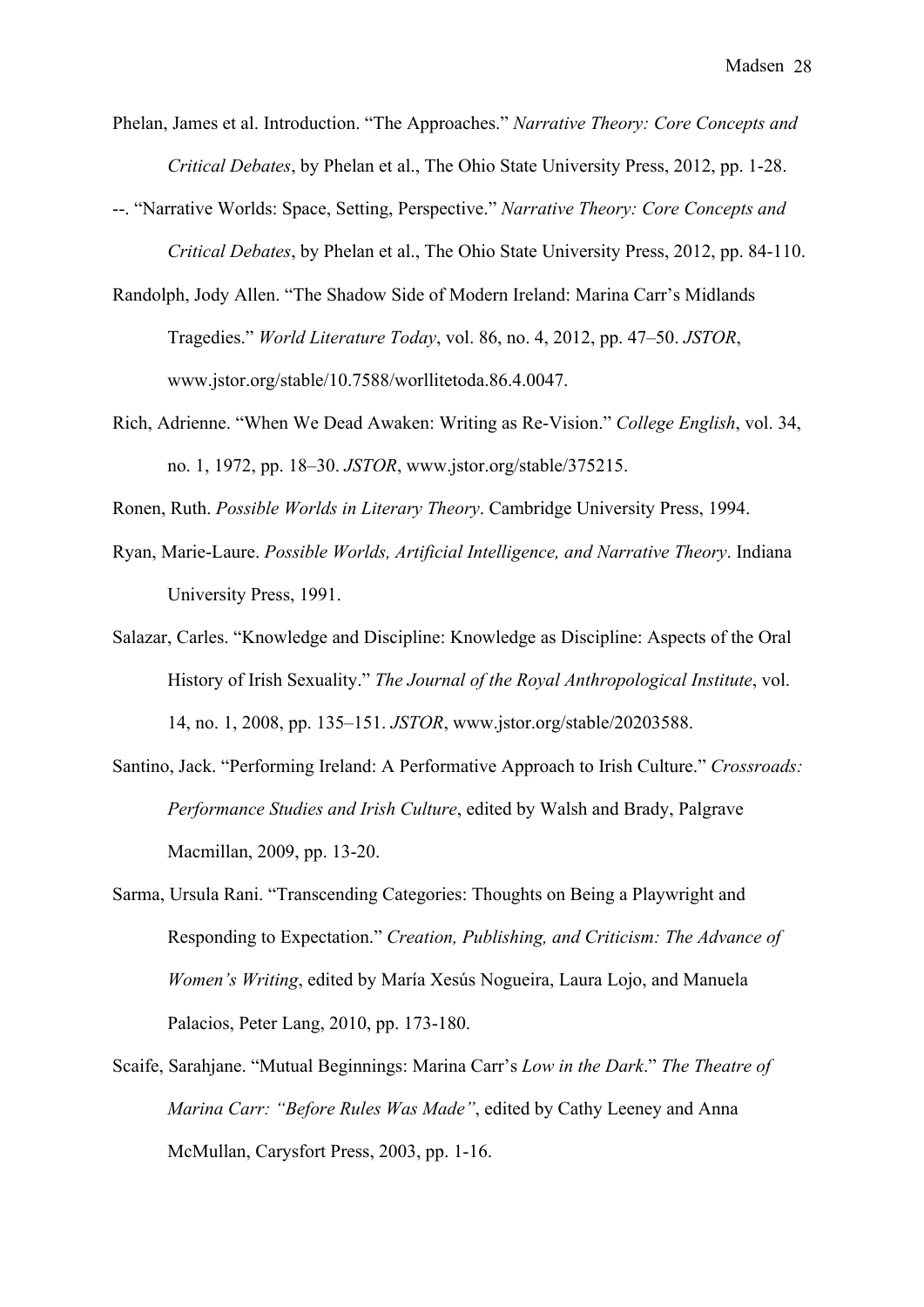- Schep, Dennis. "The Limits of Performativity: A Critique of Hegemony in Gender Theory." *Hypatia*, vol. 27, no. 4, 2012, pp. 864-880. *JSTOR*, www.jstor.org/stable/23352299.
- Sedgwick, Eve Kosofsky. *Touching Feeling: Affect, Pedagogy, Performativity*. Duke University Press, 2003.
- Sihra, Melissa. Introduction. "Figures at the Window." *Women in Irish Drama: A Century of Authorship and Representation*, edited by Melissa Sihra, Palgrave Macmillan, 2007, pp. 1-22.
- --. "Reflections Across Water: New Stages of Performing Carr." *The Theatre of Marina Carr: "Before Rules Was Made"*, edited by Cathy Leeney and Anna McMullan, Carysfort Press, 2003, pp. 92-113.
- --. "The House of Woman and the Plays of Marina Carr." *Women in Irish Drama: A Century of Authorship and Representation*, edited by Melissa Sihra, Palgrave Macmillan, 2007, pp. 201-218.
- Sitas, Ari. "Samuel Beckett: An Impression." *Theoria: A Journal of Social and Political Theory*, no. 77, 1991, pp. 113–123. *JSTOR*, www.jstor.org/stable/41801928.
- Sweeney, Bernadette. "The Intermediate Body: *Low in the Dark*." *Performing the Body in Irish Theatre*. Palgrave Macmillan, 2008.
- --. "Performing Tradition." *Crossroads: Performance Studies and Irish Culture*, edited by Walsh and Brady, Palgrave Macmillan, 2009, pp. 21-33.

Swift, Elizabeth. "What do Audiences Do? Negotiating the Possible Worlds of Participatory Theatre." *Journal of Contemporary Drama in English*, vol. 4, no. 1, 2016, pp. 134- 149. *ProQuest*, https://search-proquestcom.proxy.lib.pdx.edu/docview/1897705997?accountid=13265&rfr\_id=info%3Axri%

2Fsid%3Aprimo